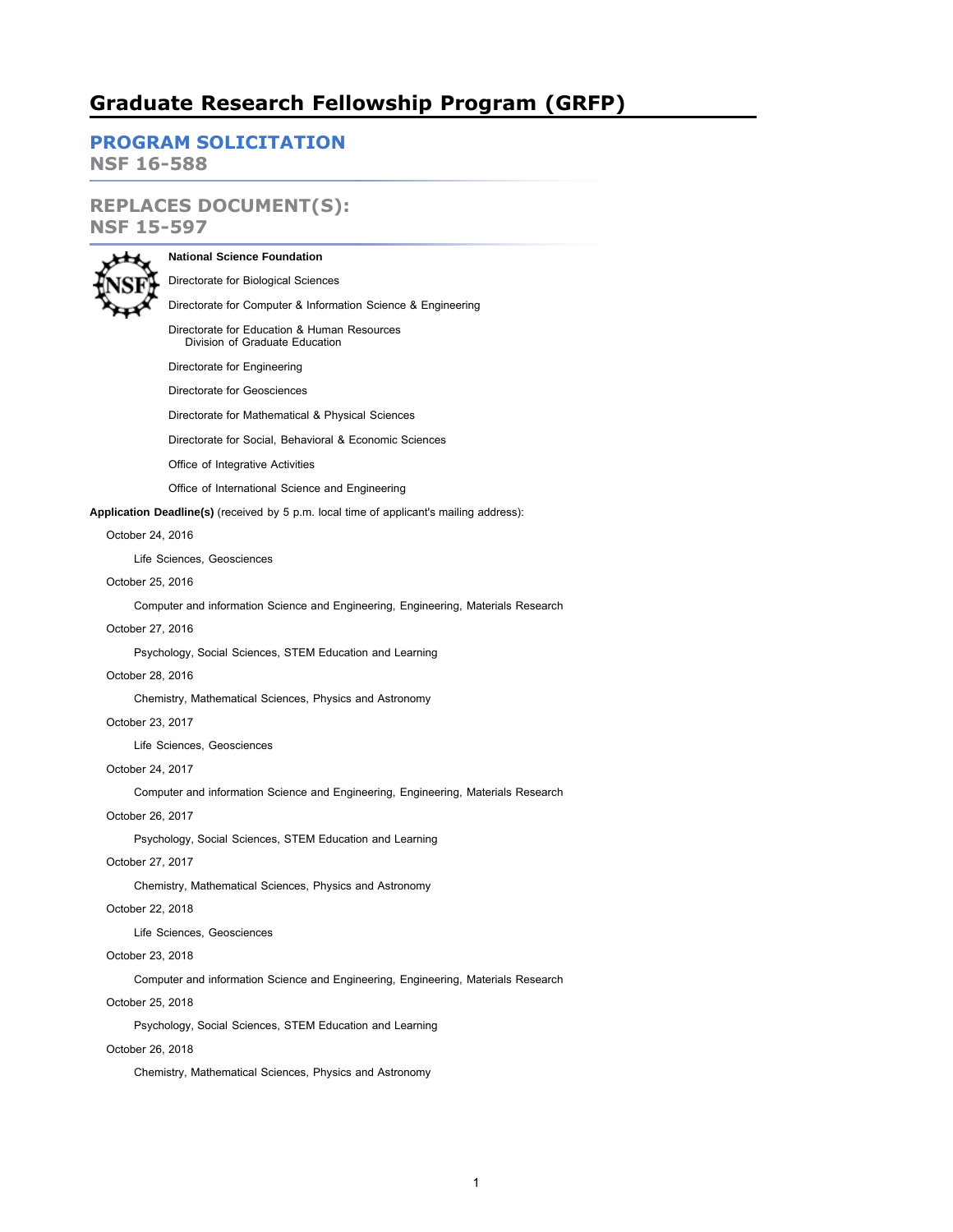## **IMPORTANT INFORMATION AND REVISION NOTES**

- 1. This is a multi-year solicitation covering the 2017, 2018, and 2019 competitions.
- 2. Application deadlines have changed. Applications are due at 5:00 p.m. local time, as determined by the applicant's mailing address.

| Fields of Study                                                | 2016 Deadlines    | 2017 Deadlines         | 2018 Deadlines       |
|----------------------------------------------------------------|-------------------|------------------------|----------------------|
| Life Sciences, Geosciences                                     | IOctober 24       | $\parallel$ October 23 | <b>IOctober 22</b>   |
|                                                                | (Monday)          | (Monday)               | $\ $ (Monday)        |
| Computer and Information Science and Engineering, Engineering, | lOctober 25       | $\parallel$ October 24 | llOctober 23         |
| <b>IMaterials Research</b>                                     | (Tuesday)         | $\ $ (Tuesday)         | ll(Tuesday)          |
| Psychology, Social Sciences, STEM Education and Learning       | IOctober 27       | $\Lambda$ Crober 26    | lOctober 25          |
|                                                                | (Thursday)        | $\ $ (Thursday)        | ll(Thursday)         |
| Chemistry, Mathematical Sciences, Physics and Astronomy        | <b>October 28</b> | llOctober 27           | llOctober 26         |
|                                                                | (Friday)          | $\parallel$ (Friday)   | $\parallel$ (Friday) |

3. The reference writer deadline has changed. Reference letters are due at 5:00 p.m. Eastern Time (ET).

|                                                                                                  | 2016          | 2017               | 2018             |  |  |  |
|--------------------------------------------------------------------------------------------------|---------------|--------------------|------------------|--|--|--|
| Reference Letter Submission November 3 (Thursday), November 2 (Thursday), November 1 (Thursday), | 15:00 p.m. ET | $  5:00$ p.m. $ET$ | $  5:00$ p.m. ET |  |  |  |

4. Applications with only two letters (i.e., one fewer than the desired three letters) will be reviewed *unless* the applicant withdraws the submitted application by November 15 of the application year. Applications with fewer than two letters will be returned without review.

6. Clarification is provided on which Biomedical fields are eligible and which are ineligible.

7. Fields of Study names have been updated.

## <span id="page-1-0"></span>**SUMMARY OF PROGRAM REQUIREMENTS**

## **General Information**

## **Program Title:**

NSF Graduate Research Fellowship Program (GRFP)

#### **Synopsis of Program:**

The purpose of the NSF Graduate Research Fellowship Program (GRFP) is to help ensure the vitality and diversity of the scientific and engineering workforce of the United States. The program recognizes and supports outstanding graduate students who are pursuing research-based master's and doctoral degrees in science, technology, engineering, and mathematics (STEM) or in STEM education. The GRFP provides three years of support for the graduate education of individuals who have demonstrated their potential for significant research achievements in STEM or STEM education. NSF especially encourages women, members of underrepresented minority groups, persons with disabilities, veterans, and undergraduate seniors to apply.

#### **Cognizant Program Officer(s):**

*Please note that the following information is current at the time of publishing. See program website for any updates to the points of contact.*

- Joerg Schlatterer, telephone: (866) 673-4737, email: [info@nsfgrfp.org](mailto:info@nsfgrfp.org)
- Susan Brennan, telephone: (866) 673-4737, email: [info@nsfgrfp.org](mailto:info@nsfgrfp.org)
- 
- 
- Erick Jones, telephone: (866) 673-4737, email: [info@nsfgrfp.org](mailto:info@nsfgrfp.org)<br>Gisele Muller-Parker, telephone: (866) 673-4737, email: info@nsfgrfp.org<br>Applications, contact: GRF Operations Center, telephone: (866) 673-4737, email: info@

#### **Applicable Catalog of Federal Domestic Assistance (CFDA) Number(s):**

- 47.041 --- Engineering
- 47.049 --- Mathematical and Physical Sciences
- 47.050 --- Geosciences
- 47.070 --- Computer and Information Science and Engineering
- 47.074 --- Biological Sciences
- 47.075 --- Social Behavioral and Economic Sciences
- 47.076 --- Education and Human Resources
- 47.079 --- Office of International Science and Engineering
- 47.083 --- Office of Integrative Activities (OIA)

<sup>5.</sup> Effective as of the 2017 competition (Fall 2016 deadlines), graduate students are limited to only one application to the GRFP, submitted either in the first year or in the second year of graduate school. An exception is provided for first-year graduate students who applied to the 2016 GRFP competition in Fall 2015; these individuals may apply a second time in<br>Fall 2016, if they are otherwise eligible. See Section IV – Eligibility Information for additional detai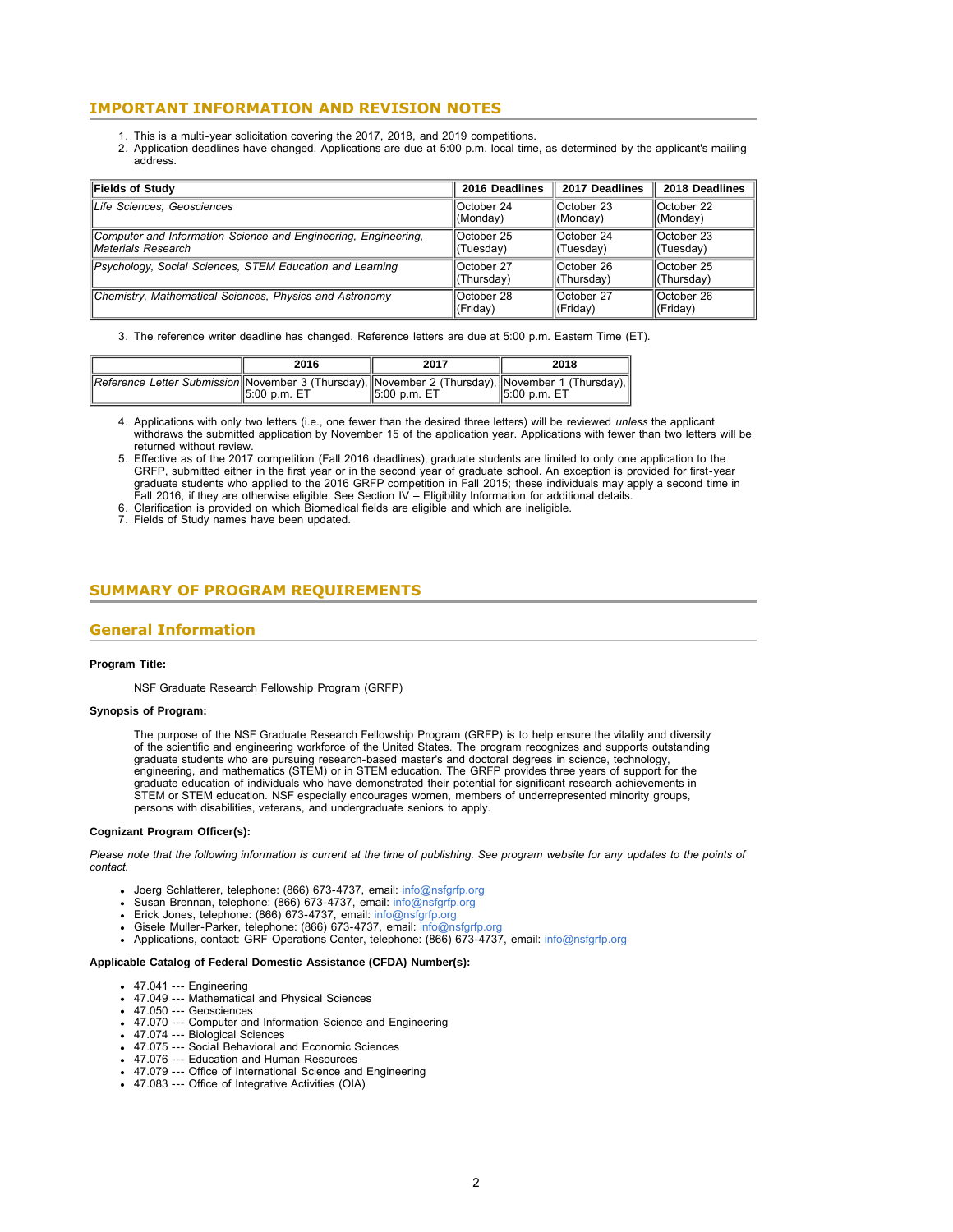## **Award Information**

## **Anticipated Type of Award:** Fellowship

## **Estimated Number of Awards:** 2,000

The NSF expects to award 2,000 Graduate Research Fellowships per fiscal year under this program solicitation pending availability of funds.

#### **Anticipated Funding Amount:** \$138,000

Per award (Fellowship), pending the availability of funds.

Each Fellowship consists of three years of support during a five-year fellowship period. Currently, NSF provides a stipend of \$34,000 to the Fellow and a cost-of-education allowance of \$12,000 to the graduate degree-granting institution for each Fellow who uses the fellowship support in a fellowship year.

## **Eligibility Information**

## **Organization Limit:**

Fellowship applications must be submitted by the prospective Fellow. Applicants must register with FastLane (<https://www.fastlane.nsf.gov/fastlane.jsp>) prior to submitting an application. Confirmation of acceptance in a graduate degree<br>program in science or engineering is required at the time of Fellowship acceptance, no later t accepted. Prospective Fellows must enroll in a university, college, or non-profit academic institution of higher education accredited<br>in, and having a campus located in, the United States, its territories, or possessions, advanced degrees in STEM or STEM education no later than fall of the year the award is accepted. All Fellows from the date of Acceptance through Completion or Termination of the Fellowship must be affiliated with a graduate degree-granting institution accredited in, and having a campus located in, the United States, its territories, or possessions, or the Commonwealth of Puerto Rico.

#### **Applicant Eligibility:**

See details provided below in Additional Eligibility Information.

#### **Applicants must self-certify that they are eligible to receive the Fellowship.**

Categories of applicants that are ineligible:

- Those who do not hold United States citizenship, national, or permanent resident status by the application deadline.
- Those who were previously awarded a Fellowship from the NSF Graduate Research Fellowship Program and accepted it.
- Those who did not accept the NSF Graduate Research Fellowship and failed to notify NSF by the
- published deadline for accepting the Fellowship. Those who have completed the requirements for any graduate or professional degree by August 1 of the year the application is submitted, except 1) applicants who have completed a joint baccalaureate-master's (BS/MS) program and have not completed any further graduate study outside the joint program unless the graduate coursework was required to establish or maintain credentials in a profession such as teaching; or 2) applicants that have had an interruption in graduate study of at least two consecutive years prior to November 1 of the year the application is submitted and have completed no additional graduate study as of August 1 of the year the application is submitted.
- Current NSF employees.

#### **Number of Times Individuals May Apply**

As an undergraduate:

- Individuals may apply as an undergraduate senior as well as post-baccalaureate, before beginning graduate training.
- As a graduate student:
	- Effective as of the 2017 competition (Fall 2016 deadlines), graduate students are limited to only one application to the GRFP, submitted either in the first year or in the second year of graduate school. An exception is provided for first-year graduate students who applied in Fall 2015 to the 2016 GRFP competition; these individuals may apply a second time in Fall 2016, if they are otherwise eligible. All other graduate students are subject to the new eligibility requirements. The community was notified of this change in [NSF 16-050, Dear Colleague Letter: Change in Eligibility to the NSF Graduate Research](https://www.nsf.gov/publications/pub_summ.jsp?ods_key=nsf16050) [Fellowship Program \(GRFP\).](https://www.nsf.gov/publications/pub_summ.jsp?ods_key=nsf16050)
	- Applications that are not reviewed by GRFP (i.e., are withdrawn before review or are returned without review) do not count toward the one-application limit for graduate students, submitted either in their first year or in their second year of graduate school.
	- Graduate students may withdraw a submitted GRFP application without it being counted toward the oneapplication limit if they do so by November 15 of the application year. Any application withdrawn after November 15 of the application year counts toward the one-application limit.

#### As an individual returning to graduate education:

Applicants who have completed more than twelve months of graduate study or have earned a previous graduate or professional degree are eligible only if they have had an interruption in graduate study of at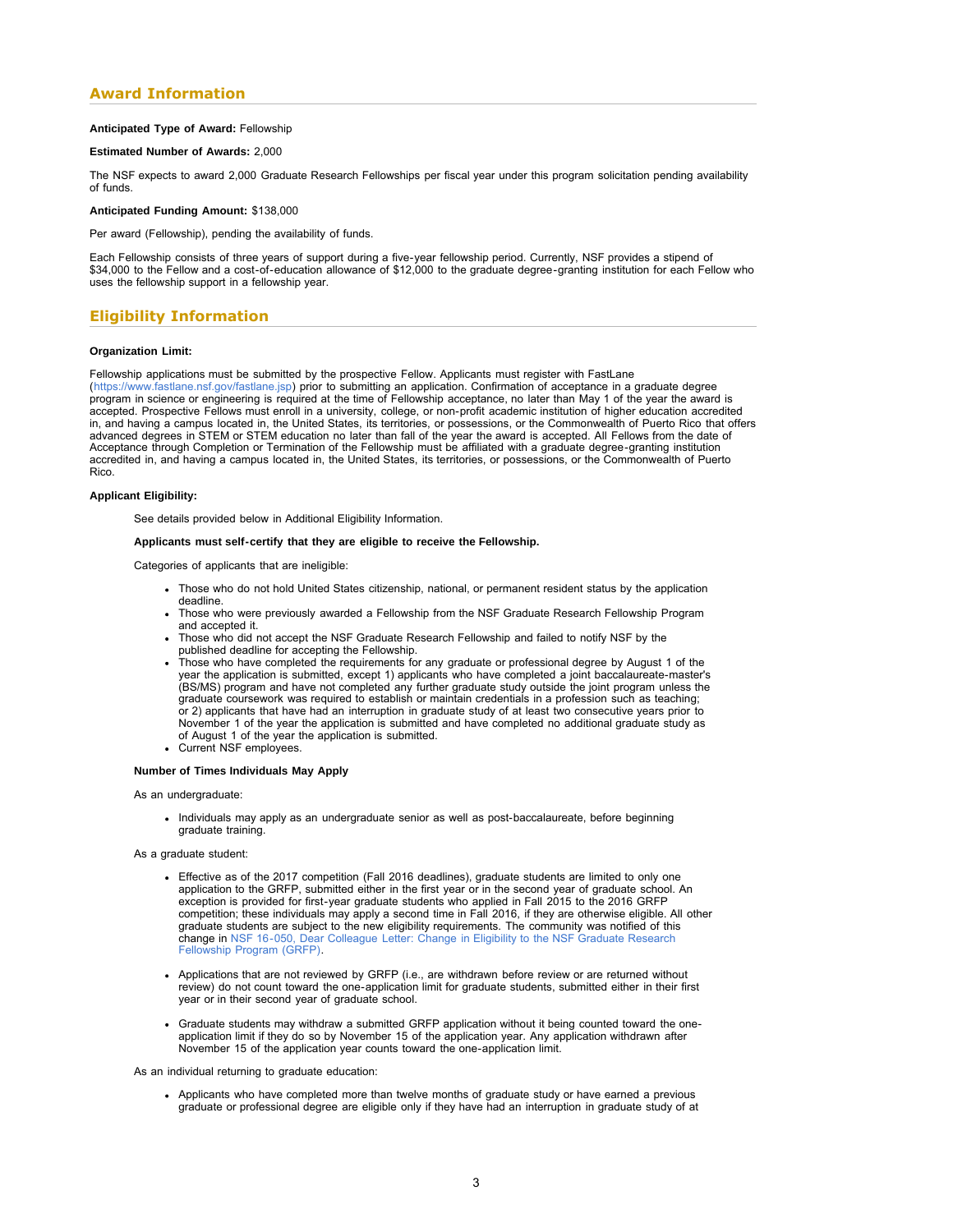least two consecutive years prior to November 1 of the year the application is submitted. To be eligible, applicants must have completed no additional graduate study by August 1 of that year. Applicants must address the reasons for the interruption in graduate study in the Personal, Relevant Background and Future Goals Statement.

### **Limit on Number of Applications per Applicant:** 1

An eligible applicant may submit only one application per annual competition.

## **Application Preparation and Submission Instructions**

### **A. Application Preparation Instructions**

- 
- **Letters of Intent:** Not applicable **Preliminary Proposal Submission:** Not applicable
- **Application Instructions:** This solicitation contains information that deviates from the standard Grant Proposal Guide (GPG) proposal preparation guidelines. Please see the full text of this solicitation for further information.

#### **B. Budgetary Information**

**Cost Sharing Requirements:**

Inclusion of voluntary committed cost sharing is prohibited.

**Indirect Cost (F&A) Limitations:**

No indirect costs are allowed.

**Other Budgetary Limitations:**

Other budgetary limitations apply. Please see the full text of this solicitation for further information.

### **C. Due Dates**

**Application Deadline(s)** (received by 5 p.m. local time of applicant's mailing address):

October 24, 2016

Life Sciences, Geosciences

### October 25, 2016

Computer and information Science and Engineering, Engineering, Materials Research

## October 27, 2016

Psychology, Social Sciences, STEM Education and Learning

### October 28, 2016

Chemistry, Mathematical Sciences, Physics and Astronomy

## October 23, 2017

Life Sciences, Geosciences

## October 24, 2017

Computer and information Science and Engineering, Engineering, Materials Research

## October 26, 2017

Psychology, Social Sciences, STEM Education and Learning

## October 27, 2017

Chemistry, Mathematical Sciences, Physics and Astronomy

## October 22, 2018

Life Sciences, Geosciences

## October 23, 2018

Computer and information Science and Engineering, Engineering, Materials Research

## October 25, 2018

Psychology, Social Sciences, STEM Education and Learning

## October 26, 2018

Chemistry, Mathematical Sciences, Physics and Astronomy

## **Application Review Information Criteria**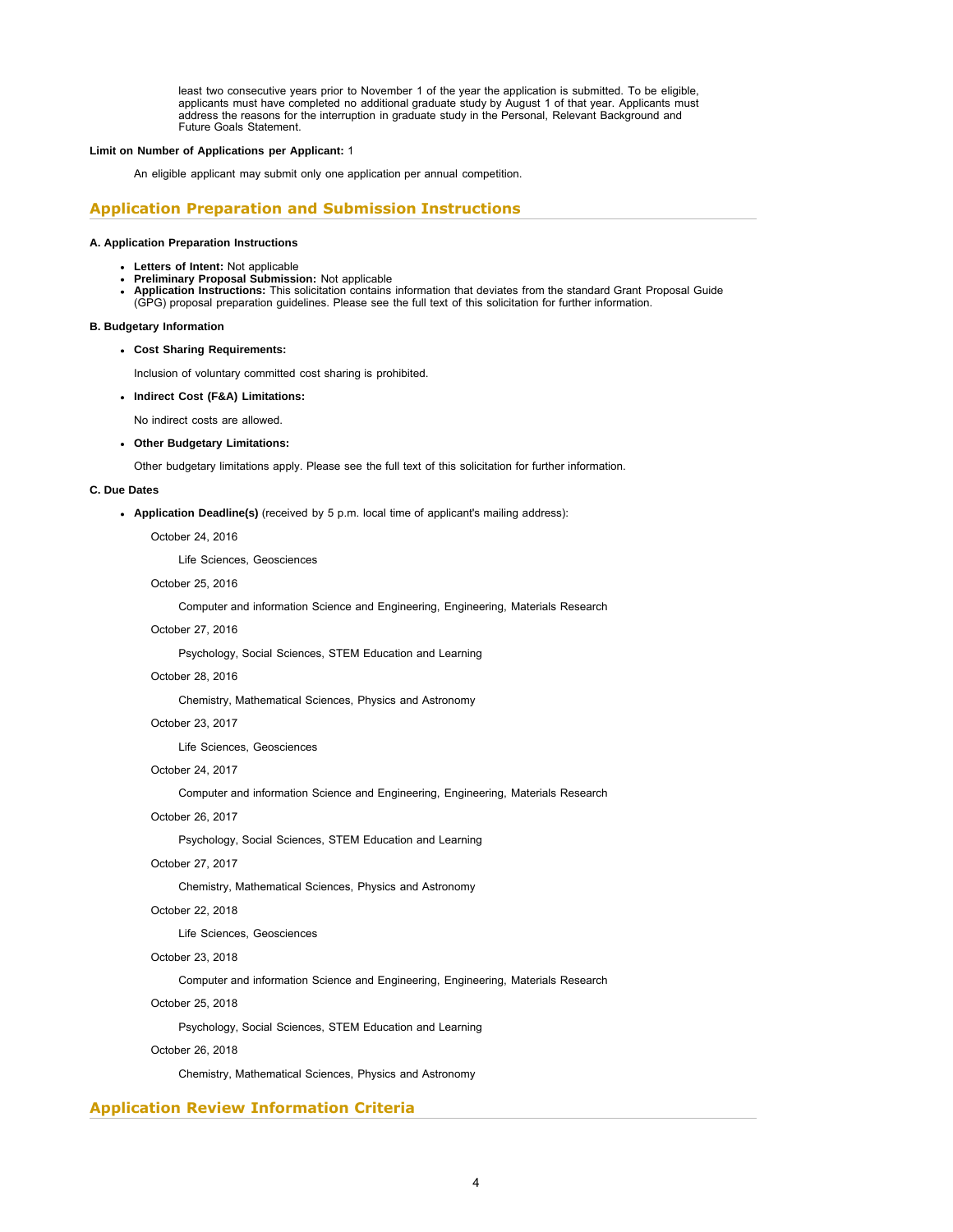#### **Merit Review Criteria:**

National Science Board approved Merit Review Criteria (Intellectual Merit and Broader Impacts) apply.

## **Award Administration Information**

#### **Award Conditions:**

Fellowships are made subject to the provisions (and any subsequent amendments) contained in [NSF 16-104: NSF Graduate](https://www.nsf.gov/publications/pub_summ.jsp?ods_key=nsf16104) [Research Fellowship Program Administrative Guide for Fellows and Coordinating Officials.](https://www.nsf.gov/publications/pub_summ.jsp?ods_key=nsf16104)

#### **Reporting Requirements:**

<span id="page-4-0"></span>See reporting requirements in full text of solicitation and [NSF 16-104: NSF Graduate Research Fellowship Program Administrative](https://www.nsf.gov/publications/pub_summ.jsp?ods_key=nsf16104) [Guide for Fellows and Coordinating Officials.](https://www.nsf.gov/publications/pub_summ.jsp?ods_key=nsf16104) Fellows are required to submit annual activity reports and to declare fellowship status by May 1 each year. Additional reporting requirements are presented in Section VII.C of this solicitation.

## **TABLE OF CONTENTS**

**[Summary of Program Requirements](#page-1-0)**

- I. **[Introduction](#page-4-1)**
- II. **[Program Description](#page-4-2)**
- III. **[Award Information](#page-5-0)**
- IV. **[Eligibility Information](#page-5-1)**

## V. **[Application Preparation and Submission Instructions](#page-8-0)**

- A. [Application Preparation Instructions](#page-8-1)
- B. [Budgetary Information](#page-9-0)<br>C. Due Dates
- [Due Dates](#page-10-0) D. [FastLane Requirements](#page-10-1)
- VI. **[Application Review Information](#page-11-0)**
	- A. [Merit Review Principles and Criteria](#page-11-1) B. [Application Review and Selection Process](#page-12-0)
- VII. **[Award Administration Information](#page-12-1)**
	-
	- A. [Notification of the Award](#page-12-2) B. [Award Conditions](#page-12-3)
	- C. [Reporting Requirements](#page-13-0)
- VIII. **[Agency Contacts](#page-13-1)**
- IX. **[Other Information](#page-14-0)**
- X. **[Appendix](#page-15-0)**

## <span id="page-4-1"></span>**I. INTRODUCTION**

The Graduate Research Fellowship Program (GRFP) is a National Science Foundation-wide program that provides Fellowships to individuals selected early in their graduate careers based on their demonstrated potential for significant research achievements in science, technology, engineering or mathematics (STEM) or in STEM education. Three years of support is provided by the program for graduate study that leads to a research-based master's or doctoral degree in STEM or STEM education (see Fields of Study in Appendix for examples).

The program goals are: 1) to select, recognize, and financially support, early in their careers, individuals with the demonstrated<br>potential to be high achieving scientists and engineers, and 2) to broaden participation in underrepresented groups, including women, minorities, persons with disabilities, and veterans. NSF especially encourages women, members of underrepresented minority groups, persons with disabilities, veterans, and undergraduate seniors to apply. GRFP is a critical program in NSF's overall strategy to develop the globally-engaged workforce necessary to ensure the Nation's leadership in advancing science and engineering research and innovation. The ranks of NSF Fellows include numerous individuals who have made transformative breakthrough discoveries in science and engineering, become leaders in their chosen careers, and been honored as Nobel laureates.

## <span id="page-4-2"></span>**II. PROGRAM DESCRIPTION**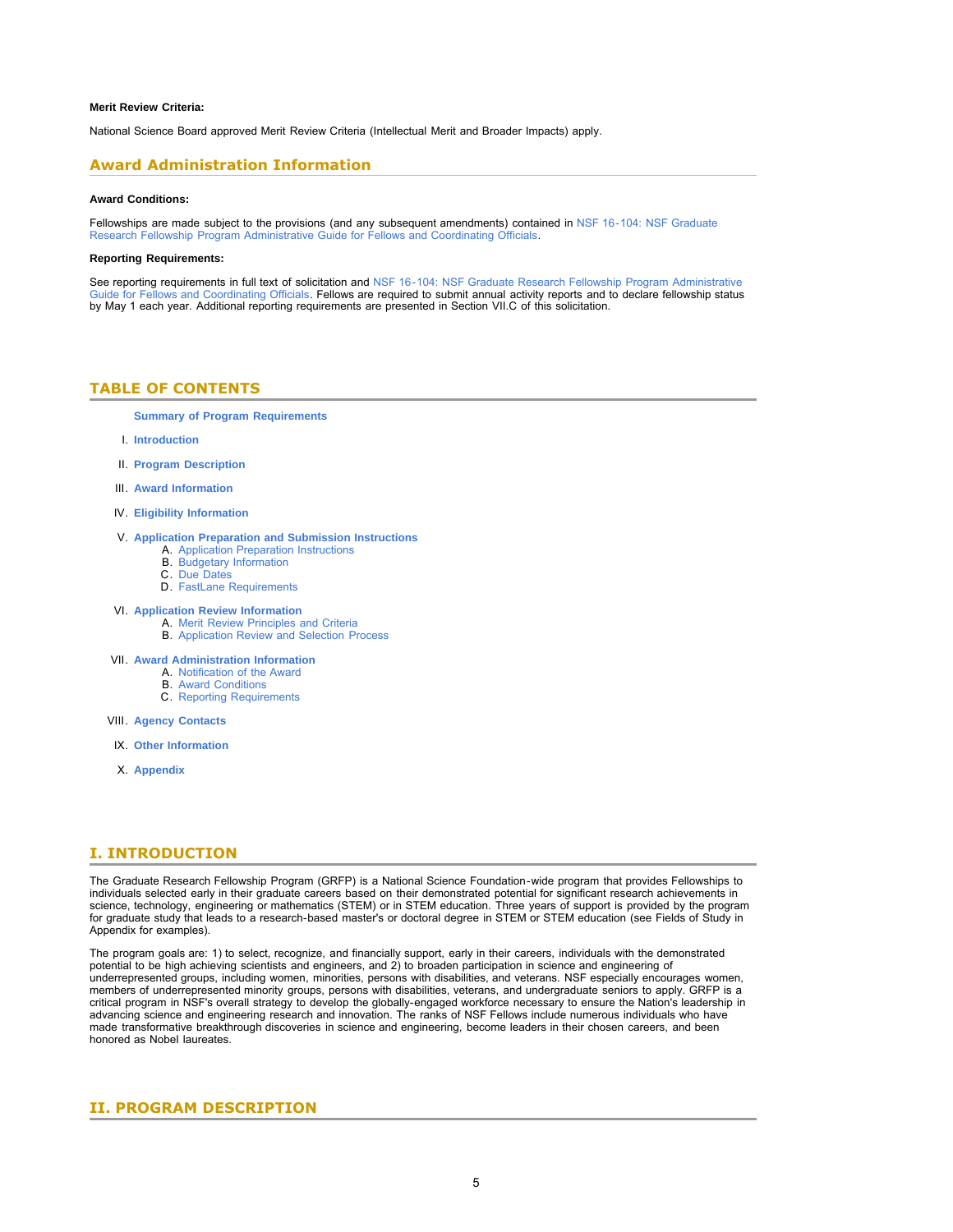The Graduate Research Fellowship Program (GRFP) awards Fellowships for graduate study leading to research-based master's and doctoral degrees in STEM or in STEM education. GRFP supports individuals proposing a comprehensive holistic plan for graduate education that takes into account individual interests and competencies. A holistic plan describes the experiences, attributes, and academic achievements that, when considered in combination, show how the applicant has **demonstrated potential** for significant research achievements in STEM or in STEM education. Thus, an applicant must provide a detailed profile of her or his relevant educational and research experiences and plans for graduate education in such a way as to demonstrate this potential for significant achievements.

Prospective applicants are advised that submission of an application implies their intent to pursue graduate study in a researchbased program in STEM or STEM education. All applicants are expected to either be enrolled in a research based master's or doctoral program or have adequate preparation to begin graduate-level study and research by summer or fall of the year the award is accepted. From the date of Acceptance through Completion or Termination of the Fellowship, applicants accepting the award (Fellows) must be affiliated with a graduate degree-granting institution accredited in, and having a campus located in, the United States, its territories, or possessions, or the Commonwealth of Puerto Rico.

## <span id="page-5-0"></span>**III. AWARD INFORMATION**

The NSF expects to award 2,000 Graduate Research Fellowships per fiscal year under this program solicitation pending availability of funds.

Fellowship funding will be for a maximum of three years of financial support (in 12-month allocations, starting in summer or fall) usable over a five-year fellowship period. The anticipated announcement date for the Fellowship awards is early April each year.

The institution receives up to a \$46,000 award per Fellow who uses the fellowship support in a fellowship year. The Graduate Research Fellowship stipend is currently \$34,000 for a 12-month tenure period, prorated in whole month increments of \$2,833. The cost-of-education allowance to the institution is currently \$12,000 per year of fellowship support.

During receipt of the fellowship support, the institution is required to exempt Fellows from paying tuition and fees normally charged to students of similar academic standing, unless such charges are optional or are refundable (i.e., the institution is responsible for tuition and required fees in excess of the cost-of-education allowance). Refer to [NSF 16-104: NSF Graduate Research Fellowship](https://www.nsf.gov/publications/pub_summ.jsp?ods_key=nsf16104) [Program Administrative Guide for Fellows and Coordinating Officials](https://www.nsf.gov/publications/pub_summ.jsp?ods_key=nsf16104) for restrictions on the use of the cost-of-education allowance.

### **GRFP Opportunities, Including Professional Development**

Over the course of the five-year GRFP fellowship period, Fellows are encouraged to apply for professional development opportunities offered through the program: [Graduate Research Opportunities Worldwide,](https://www.nsf.gov/grow) or [GROW](https://www.nsf.gov/grow) (<https://www.nsf.gov/grow>), and<br>the [Graduate Research Internship Program,](https://www.nsf.gov/grip) or [GRIP](https://www.nsf.gov/grip) (<https://www.nsf.gov/grip>). GROW provides supp take advantage of expertise, facilities, data, and field sites located abroad; to develop an international network of collaborators early in their career; to address problems of a global nature that require international cooperation; and to be prepared to collaborate successfully in international teams upon joining the United States science and engineering workforce. [GRIP](https://www.nsf.gov/grip) provides supplemental funding for Fellows to participate in mission-related, collaborative research under the guidance of host research mentors at federal facilities and national laboratories. In addition to developing research expertise, Fellows can enhance their professional skills, develop new networks, and prepare for a wide array of career options in areas of national needs. [GROW](https://www.nsf.gov/grow) and [GRIP](https://www.nsf.gov/grip) are critical opportunities that contribute to NSF's overall strategy to develop the globally-engaged workforce necessary to ensure the Nation's leadership in advancing science and engineering research and innovation.

Facilitation Awards for Scientists and Engineers with Disabilities (FASED) provide funding for special assistance or equipment to enable persons with disabilities to work on NSF-supported projects as described in the *NSF Proposal and Award Policies and*<br>*Procedures Guide* ([PAPPG; NSF 16-1](https://www.nsf.gov/publications/pub_summ.jsp?ods_key=papp)), Chapter II.D.4. Fellows with disabilities may apply for ass

The GRFP supports the [NSF Career-Life Balance Initiative](https://www.nsf.gov/publications/pub_summ.jsp?ods_key=nsf13099) ([NSF 13-099\)](https://www.nsf.gov/publications/pub_summ.jsp?ods_key=nsf13099) by offering limited paid and unpaid leave options for<br>Fellows facing dependent-care issues (childbirth/adoption and elder care). NSF enables career-life mechanisms. To apply for this supplemental funding as a GRFP Fellow, see [https://www.nsf.gov/publications/pub\\_summ.jsp?](https://www.nsf.gov/publications/pub_summ.jsp?ods_key=nsf13099) [ods\\_key=nsf13099.](https://www.nsf.gov/publications/pub_summ.jsp?ods_key=nsf13099)

Fellows may request access to cyberinfrastructure resources, including supercomputing time, through the Extreme Science and Engineering Discovery Environment ([XSEDE\)](https://www.nsf.gov/cgi-bin/goodbye?http://www.xsede.org). Please refer to [http://www.xsede.org](https://www.nsf.gov/cgi-bin/goodbye?http://www.xsede.org) for more information on cyberinfrastructure resources.

#### **Honorable Mention**

The NSF accords Honorable Mention to meritorious applicants who do not receive Fellowship awards. This is considered a significant national academic achievement.

Graduate students with Honorable Mention may request access to [XSEDE](https://www.nsf.gov/cgi-bin/goodbye?http://www.xsede.org) cyberinfrastructure resources in support of research undertaken toward completion of the graduate program of study that occurs within the 5-year period following receipt of Honorable Mention. Please refer to [http://www.xsede.org f](https://www.nsf.gov/cgi-bin/goodbye?http://www.xsede.org)or more information.

## <span id="page-5-1"></span>**IV. ELIGIBILITY INFORMATION**

#### **Organization Limit:**

Fellowship applications must be submitted by the prospective Fellow. Applicants must register with FastLane (<https://www.fastlane.nsf.gov/fastlane.jsp>) prior to submitting an application. Confirmation of acceptance in a graduate degree<br>program in science or engineering is required at the time of Fellowship acceptance, no later t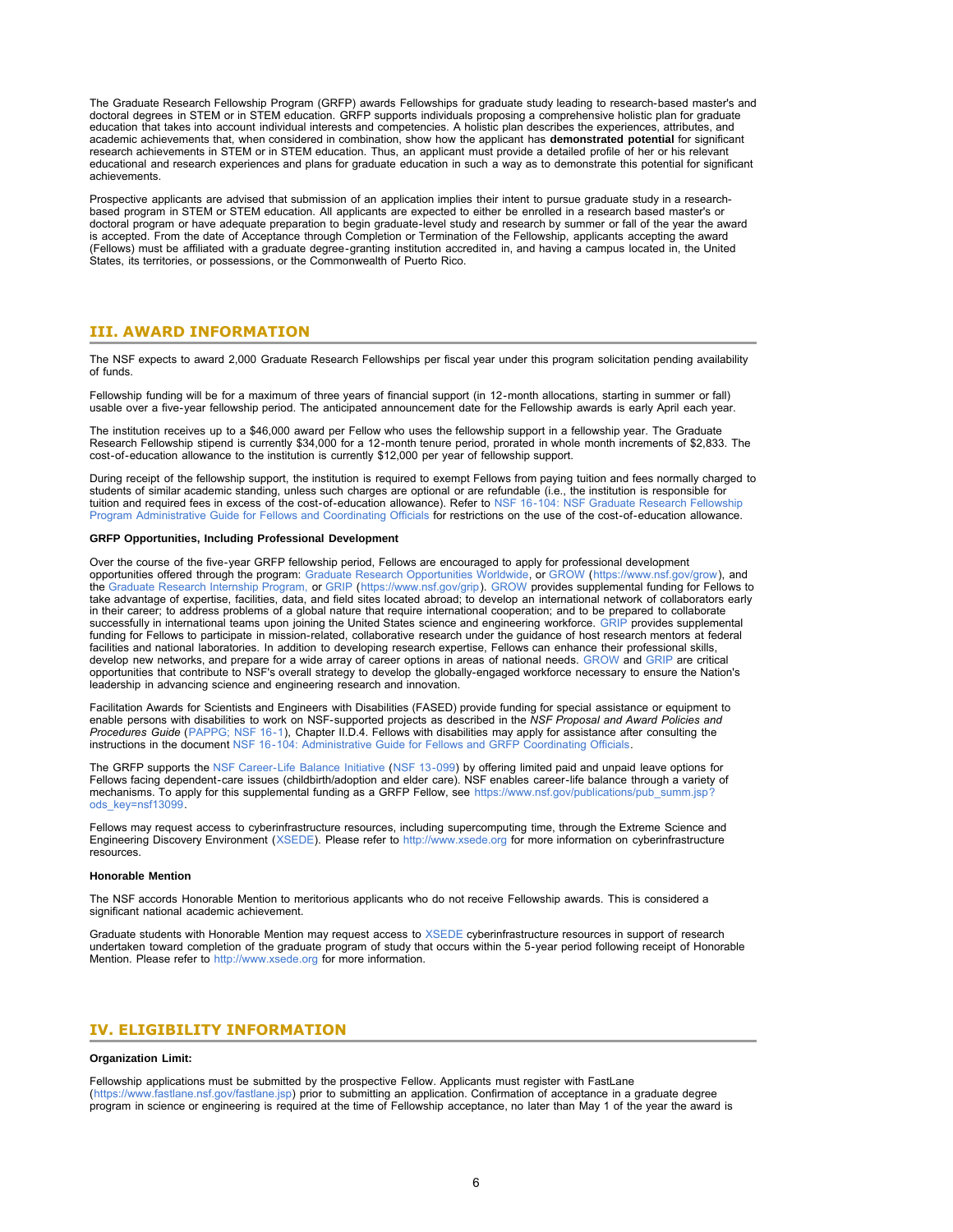accepted. Prospective Fellows must enroll in a university, college, or non-profit academic institution of higher education accredited in, and having a campus located in, the United States, its territories, or possessions, or the Commonwealth of Puerto Rico that offers advanced degrees in STEM or STEM education no later than fall of the year the award is accepted. All Fellows from the date of Acceptance through Completion or Termination of the Fellowship must be affiliated with a graduate degree-granting institution accredited in, and having a campus located in, the United States, its territories, or possessions, or the Commonwealth of Puerto Rico.

#### **Applicant Eligibility:**

See details provided below in Additional Eligibility Information.

### **Applicants must self-certify that they are eligible to receive the Fellowship.**

Categories of applicants that are ineligible:

- Those who do not hold United States citizenship, national, or permanent resident status by the application deadline.
- Those who were previously awarded a Fellowship from the NSF Graduate Research Fellowship Program and accepted it.
- Those who did not accept the NSF Graduate Research Fellowship and failed to notify NSF by the published deadline for accepting the Fellowship.
- Those who have completed the requirements for any graduate or professional degree by August 1 of the year the application is submitted, except 1) applicants who have completed a joint baccalaureate-master's (BS/MS) program and have not completed any further graduate study outside the joint program unless the graduate coursework was required to establish or maintain credentials in a profession such as teaching; or 2) applicants that have had an interruption in graduate study of at least two consecutive years prior to November 1 of the year the application is submitted and have completed no additional graduate study as of August 1 of the year the application is submitted.
- Current NSF employees.

## **Number of Times Individuals May Apply**

As an undergraduate:

- Individuals may apply as an undergraduate senior as well as post-baccalaureate, before beginning graduate training.
- As a graduate student:
	- Effective as of the 2017 competition (Fall 2016 deadlines), graduate students are limited to only one application to the GRFP, submitted either in the first year or in the second year of graduate school. An exception is provided for first-year graduate students who applied in Fall 2015 to the 2016 GRFP competition; these individuals may apply a second time in Fall 2016, if they are otherwise eligible. All other graduate students are subject to the new eligibility requirements. The community was notified of this change in [NSF 16-050, Dear Colleague Letter: Change in Eligibility to the NSF Graduate Research](https://www.nsf.gov/publications/pub_summ.jsp?ods_key=nsf16050) [Fellowship Program \(GRFP\).](https://www.nsf.gov/publications/pub_summ.jsp?ods_key=nsf16050)
	- Applications that are not reviewed by GRFP (i.e., are withdrawn before review or are returned without review) do not count toward the one-application limit for graduate students, submitted either in their first year or in their second year of graduate school.
	- Graduate students may withdraw a submitted GRFP application without it being counted toward the oneapplication limit if they do so by November 15 of the application year. Any application withdrawn after November 15 of the application year counts toward the one-application limit.

As an individual returning to graduate education:

Applicants who have completed more than twelve months of graduate study or have earned a previous graduate or professional degree are eligible only if they have had an interruption in graduate study of at least two consecutive years prior to November 1 of the year the application is submitted. To be eligible, applicants must have completed no additional graduate study by August 1 of that year. Applicants must address the reasons for the interruption in graduate study in the Personal, Relevant Background and Future Goals Statement.

#### **Limit on Number of Applications per Applicant:** 1

An eligible applicant may submit only one application per annual competition.

## **Additional Eligibility Info:**

Described in detail below are the three defining eligibility requirements for the Graduate Research Fellowship Program: (1) U. S. citizenship, (2) degree requirements, and (3) field of study. Applicants are advised to read the entire program solicitation carefully to ensure that the requirements are understood. Applicants must self-certify that they plan to pursue or are pursuing a graduate degree in a supported field of study and that they meet all eligibility criteria for GRFP.

#### **1. Citizenship**

Applicants must be United States citizens, nationals, or permanent residents of the United States by the application deadline.

The term "national" designates a native resident of a commonwealth or territory of the United States, such as American Samoa. It does not refer to a citizen of another country who has applied for United States citizenship and who has not received U.S. citizenship by the application deadline.

#### **2. Degree Requirements**

**Applicants are eligible to apply: 1) as undergraduates or post baccalaureates not enrolled in graduate**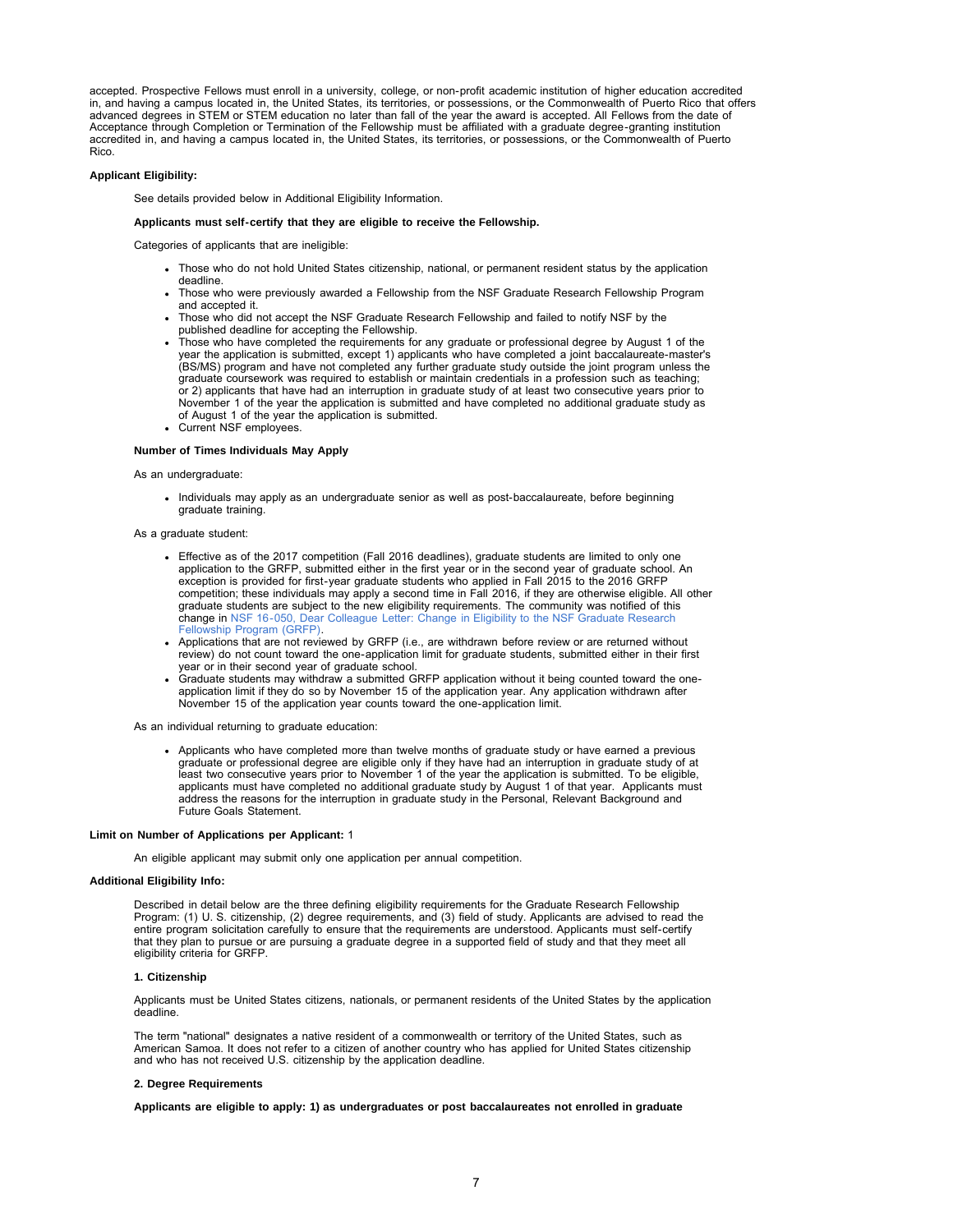**school and who will have adequate preparation to attend graduate school in the fall that begins after they apply to GRFP; or 2) as graduate students who have not completed more than 12 months of a graduate program in a supported field of study (see Appendix).**

Below are additional guidelines to determine eligibility:

a) Not Currently Enrolled in Graduate School:

- No prior graduate school enrollment
- Undergraduate students typically apply prior to starting a graduate program, which is usually in the fall of their senior year or the fall of the academic year that they anticipate receiving a bachelor's degree.
- At the time of application, undergraduate student applicants are expected to be on track to receive a bachelor's degree prior to fall of the following year to demonstrate adequate preparation to begin graduate study and research by the following fall.
- Bachelor's degree holders without any graduate study can apply at any time.

With prior graduate school enrollment

- As a general rule, applicants must not have completed more than 12 months of full-time graduate study or its equivalent as defined by the universities attended as of August 1 of the year the GRFP application is submitted.
- All graduate, post-baccalaureate and professional study is counted towards the allowed 12 months of graduate study, including all full-time and part-time master's and doctoral degree programs, and nondegree graduate-level and professional coursework. The one exception is for graduate coursework required to establish or maintain credentials in a profession such as teaching; such coursework is not included in the 12-month limit.
- Applicants who have completed more than twelve months of graduate study or have earned a previous graduate or professional degree are eligible only if they have had an interruption in graduate study of at least two consecutive years prior to November 1 of the year the application is submitted. To be eligible, applicants must have completed no additional graduate study by August 1 of that year. Applicants must address the reasons for the interruption in graduate study in the Personal, Relevant Background and Future Goals Statement.
- Applicants in joint BS/MS programs are eligible to apply prior to completion of any further graduate study. The bachelor's degree must be conferred before fall of the award year. Joint baccalaureate-master's programs are those where an institution offers students admission to both an undergraduate and graduate degree program concurrently. Pursuing separate undergraduate and master's degrees at the same institution does not constitute a joint baccalaureate-master's program. Completion of any graduate study outside of the joint program disqualifies an applicant unless the graduate coursework is required to maintain (non-degree) skills or credentials in a profession such as teaching; such coursework is not included in the 12-month limit.
- Applicants in joint BS/MS programs, are eligible to apply in the final year of their program or after completion of the program.

#### b) Currently Enrolled in Graduate School:

#### Part time:

Graduate students who are enrolled in part-time graduate study (or a combination of part-time and fulltime graduate study) can apply before completing more than 24 semester hours or 36 quarter hours or their equivalent.

#### Full time:

- Applicants must not have completed more than 12 months of full-time graduate, post-baccalaureate graduate, and professional study by August 1, of the year the application is submitted. Pre-graduate participation in summer activities (e.g., bridge programs, field studies, lab rotations) offered by a graduate
- program prior to the start of the fall graduate program are not included in this total. There is no credit hour limit for students who have completed only full-time graduate study; eligibility for full-time students is based on the length of time enrolled in the graduate program.
- All graduate, post-baccalaureate and professional study is counted towards the allowed 12 months of graduate study, including all full-time and part-time master's and doctoral degree programs, and nondegree graduate-level and professional coursework. The one exception is for graduate coursework required to establish or maintain credentials in a profession such as teaching; such coursework is not included in the 12-month limit.

#### **3. Field of Study**

Fellowships are awarded for graduate study leading to research-based master's and doctoral degrees in science, technology, engineering or mathematics (STEM) or in STEM education. An individual's proposed research and graduate study must be in a STEM field or in STEM education. Fellows must enroll in a graduate degree program consistent with the relevant field of study proposed in their application and to undertake a course of study leading to a research-based master's or doctoral degree. The guidelines below should be used to assess eligibility according to the field of study. Applicants are encouraged to carefully read the exceptions, as applications ruled ineligible will be returned without review.

The following programs, areas of graduate study, and research are ineligible for Fellowship support.

Individuals are not eligible to apply if they will be enrolled in a practice-oriented professional degree program such as medical, dental, law, and public health at any time during the fellowship. Examples of typically ineligible degree programs include MBA, MPH, MSW, JD, MD, and DDS. Joint or combined professional degree-science programs (e.g., MD/PhD or JD/PhD) and dual professional degree-science programs are also not eligible. Applicants who will be enrolled in a graduate degree program while on a leave of absence from a professional degree program or professional degree/graduate degree joint program are not eligible for a Graduate Research Fellowship.

Individuals are not eligible to apply if they will be enrolled in an area of graduate study focused on clinical practice, for example, counseling, social work, as well as patient-oriented research, epidemiological and medical behavioral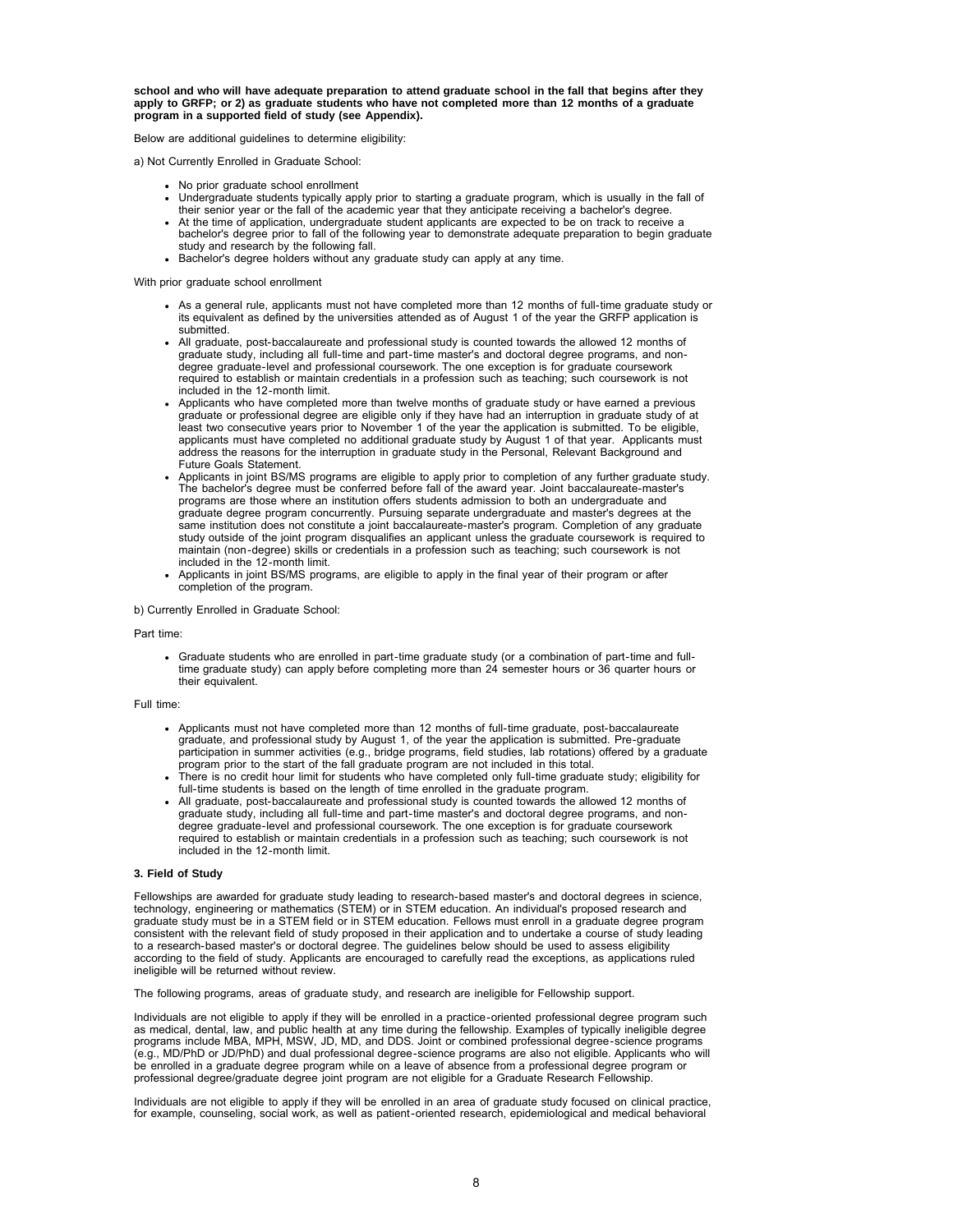studies, outcomes research and health services research. Ineligible clinical studies include investigations to provide evidence leading to a scientific basis for consideration of a change in health policy or standard of care, and includes pharmacologic, non-pharmacologic, and behavioral interventions for disease prevention, prophylaxis, diagnosis, or therapy. Graduate study focused on community and other population-based medical intervention trials are also ineligible.

Individuals are not eligible to apply if they will conduct biomedical research for which the goals are directly healthrelated, such as etiology, diagnosis or treatment of physical or mental disease, abnormality, or malfunction in humans and other animals. Research activities using animal models of disease, for developing or testing of drugs or other procedures for treatment of disease, and statistical modeling for which the purpose is diagnosis or epidemiology also are not eligible for support. There are areas of bioengineering research directed at medical use that are eligible. These include research projects in bioengineering to aid persons with disabilities, or to diagnose or treat human disease, provided they apply engineering principles to problems in medicine while primarily advancing engineering knowledge. Applicants planning to study and conduct research in these areas of bioengineering should select *biomedical engineering* as the field of study.

**The Graduate Research Fellowship Operations Center is responsible for responding to questions about the program. For questions concerning eligibility and fields of study, contact the Graduate Research Fellowship Operations Center, (866) 673-4737, international (202) 331-3542, or [info@nsfgrfp.org.](mailto:info@nsfgrfp.org)**

## <span id="page-8-0"></span>**V. APPLICATION PREPARATION AND SUBMISSION INSTRUCTIONS**

## <span id="page-8-1"></span>**A. Application Preparation Instructions**

Fellowship applications must be submitted electronically using the NSF FastLane Graduate Research Fellowship Program Application<br>Module at <https://www.fastlane.nsf.gov/grfp/Login.do> **according to the deadline corresponding selected in the application**. Applications must be received by 5:00 p.m. local time, as determined by the applicant's mailing address<br>provided in the application. **Applications received after the Field of Study deadline w** must first register as a FastLane user at that web site. Instructions for completing and submitting an application can be found through the "Applicant Help" link in the Fastlane GRFP Application.

**Reference letters must be submitted electronically by the reference writers through the FastLane GRFP Application Module** and must be received by the reference letter deadline (see *Application Preparation and Submission Instructions/C. Due*<br>*Dates* of this Solicitation), by 5:00 p.m. Eastern Time (ET). If fewer than two reference letters (no **the reference letter deadline, the application will be returned without review.**

Applicants must submit the following information through the FastLane GRFP Application Module: Personal Information; Education,<br>Work and Other Experience; electronic transcripts; Proposed Field(s) of Study; Proposed Gradua Goals Statement; and Graduate Research Plan Statement.

Applicants should not send extraneous information or materials such as manuscripts, resumes, medical reports, or news clippings. These items will not be reviewed with an application. No additional information may be provided by links to web pages within the<br>application, except as part of citations in the References Cited section. Images may be inclu application and reference letters is based solely on materials received by the application and reference letter deadlines.

Applicants must follow the instructions in the FastLane GRFP Application Module, including the instructions found at the "Applicant Help" link in the Module, for completing each section of the application. The statements must be written using the following guidelines:

- 
- standard 8.5" x 11" page size 12-point, Times New Roman font or Computer Modern (LaTeX) font
- 10-point font may be used for references, footnotes, figure captions and text within figures
- 1" margins on all sides
- Single-spaced (approximately 5 lines per inch) or greater line spacing. Applicants should not use line spacing options such as "exactly 12 point," that are less than single spaced.

Compliance with these guidelines will be judged based on the document as it appears in FastLane after it is uploaded. Applicants are strongly encouraged to upload their documents early and proofread them to ensure compliance and avoid potential formatting issues caused by the PDF conversion process.

The maximum length of the Personal, Relevant Background and Future Goals Statement is three pages. The maximum length of the Graduate Research Plan Statement is two pages. These page limits include all references, citations, charts, figures, images, and lists of publications and presentations. Upon uploading their application, applicants must certify that the two statements (Personal, Relevant Background and Future Goals Statement, and Graduate Research Plan Statement) in the application are their own original work. As explained in the NSF Proposal and Award Policies and Procedures Guide [\[PAPPG; NSF 16-1](https://www.nsf.gov/publications/pub_summ.jsp?ods_key=papp)], Chapter I.D.3): "NSF expects strict adherence to the rules of proper scholarship and attribution. The responsibility for proper scholarship and attribution rests with the authors of a proposal; all parts of the proposal should be prepared with equal care for this concern. Authors other than the PI (or any co-PI) should be named and acknowledged. Serious failure to adhere to such standards can result in findings of research misconduct. NSF policies and rules on research misconduct are discussed in the [AAG](https://www.nsf.gov/publications/pub_summ.jsp?ods_key=aag) Chapter VII. C, as well as 45 CF [Part 689.](https://www.gpo.gov/fdsys/pkg/CFR-2002-title45-vol1/content-detail.html)"

Both statements must address NSF's review criteria of Intellectual Merit and Broader Impacts (described in detail in Section VI).

In the application, applicants must list their baccalaureate institution, as well as *all* graduate institutions attended with a start date prior to the fall term in which the application is submitted. Transcripts are required for all institutions listed. If the applicant started at the current institution in the fall of the application year and the institution does not provide unofficial or official transcripts prior to completion of the first term, the applicant may submit a class schedule/enrollment verification form in place of a transcript.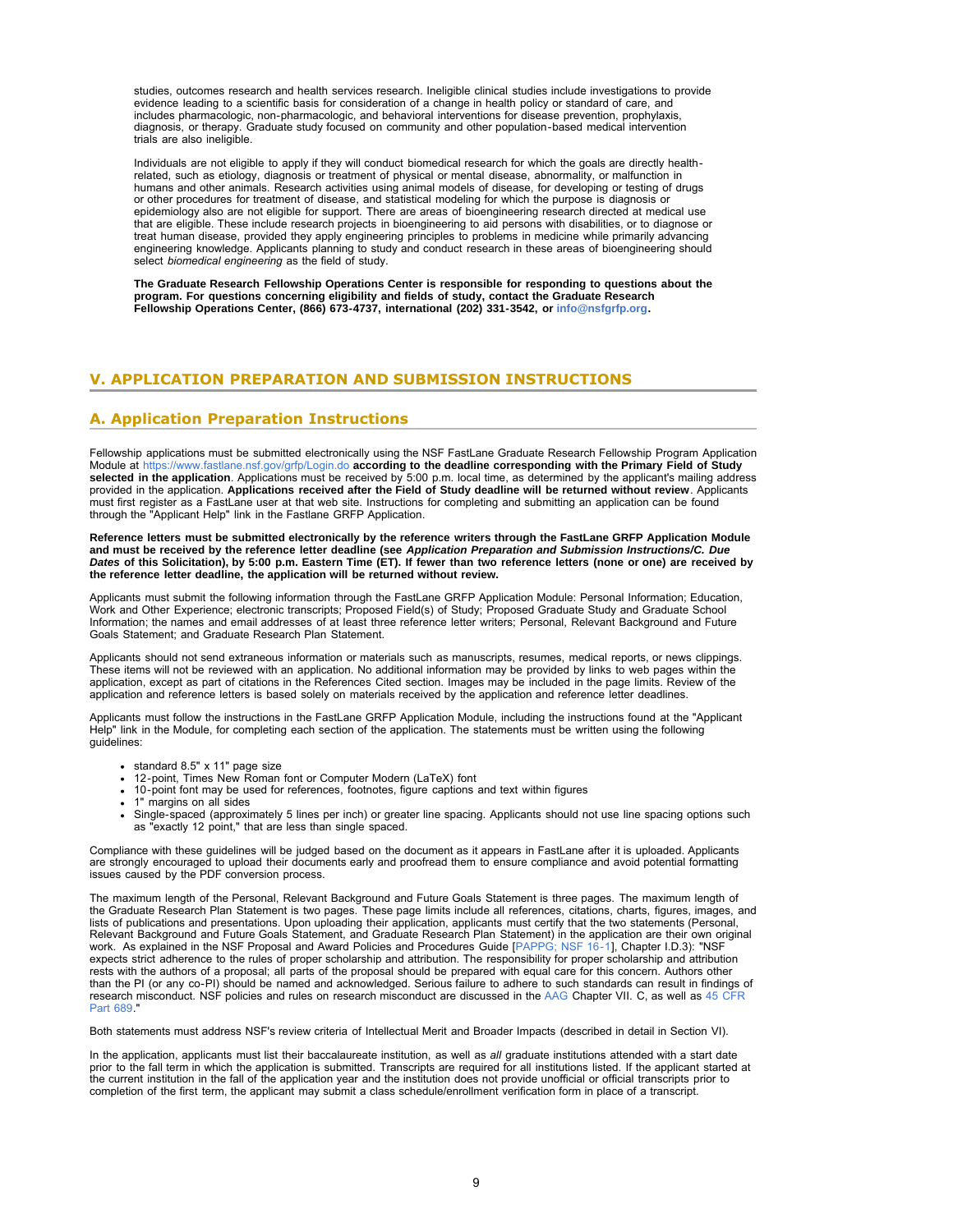Transcripts must be submitted electronically through the FastLane GRFP Application Module by the Field of Study application deadline. Applicants are encouraged to redact personally identifiable information (date of birth, individual Social Security Numbers, personal financial information, home addresses, home telephone numbers and personal email addresses) from the transcripts before uploading. Transcripts must be uploaded in a format that is supported by FastLane as described in the FastLane GRFP Application Module. The FastLane GRFP Application Module does not accept encrypted or password-protected transcripts.

Applicants who earned Master's degrees in joint Baccalaureate-Master's degree programs should submit transcripts that clearly document the joint program. If the transcript does not document the joint program, applicants must upload a letter from the registrar<br>of the institution certifying enrollment in a joint program, appended to the transcript documentation of a joint program may result in an application being returned without review.

#### **Failure to comply fully with the above requirements will result in the application being returned without review.**

**In addition, applications that are incomplete due to missing required transcripts and/or reference letters (fewer than two letters received), or that do not have "received" status in FastLane on the application deadline for the selected Field of Study) will be returned without review.** Applicants are advised to submit applications early to avoid unanticipated delays on the deadline dates.& Applicants should make sure to read and comply with all the formatting and application instructions.

#### **Reference Letters**

To be considered for review, applications should include **three reference letters** from non-family members; however, applications with only two letters will be reviewed *unless* the applicant withdraws the submitted application by November 15 of the application year (see instructions below). Applications with fewer than two letters will be returned without review.

All reference letters must be received on FastLane by 5:00 p.m. ET (Eastern Time) on the reference submission deadline date (see the deadline posted in FastLane's Application Module and in *Application Preparation and Submission Instructions/C. Due Dates* of this Solicitation). *No exceptions* to the reference letter submission deadline will be granted. Each letter is limited to 2 pages. The FastLane GRFP Application Module allows applicants to request up to five reference letters and to provide a ranking of those reference letters. If more than three reference letters are received, the top three will be considered for the application. Reference writers will be notified by an email from FastLane of the request to submit a letter of reference on behalf of an applicant. To avoid disqualifying an application, reference writers should take into consideration the Eastern Time hours of operation of the FastLane Help Desk as stated in the notification email. Letter writers will receive a confirmation email after submitting a letter to GRFP.

Applicants must enter an appropriate email address for each reference writer into the FastLane GRFP Application Module. An exact email address is crucial to matching the reference writer and the applicant in the FastLane GRFP Application Module. Applicants should ask reference writers well in advance of the reference writer deadline, and it is recommended they provide copies of their application materials to the writers.

Applicant-nominated reference writers must submit their letters through the FastLane GRFP Application Module. Reference letter requirements include:

- Institutional (or professional) letterhead, if available
- Two (2) page limit  $\bullet$
- 12-point Times New Roman in the body of the letter
- Name and title of reference writer
- Department and institution or organization

The reference letter should address the NSF Merit Review Criteria of Intellectual Merit and Broader Impacts (described in detail below). It should include details explaining the nature of the relationship to the applicant, comments on the applicant's potential for<br>contributing to a globally-engaged United States science and engineering workforce, st potential and prior research experiences, statements about the applicant's proposed research, and any other information to aid review panels in evaluating the application according to the NSF Merit Review Criteria.

### **Application Completion Status**

The FastLane GRFP Application Module displays the accurate and up-to-date completion status of the Fellowship application. The status function indicates whether the application and reference letters have been received by NSF. Applicants are strongly encouraged to make use of this feature to ensure all application materials, including three reference letters, have been received before the deadlines. Applicants must use the FastLane user ID and password to access this information. For FastLane user support, call the FastLane Help Desk at 1-800-673-6188 or e-mail [fastlane@nsf.gov.](mailto:fastlane@nsf.gov)

### **Interdisciplinary Applications**

NSF welcomes applications for interdisciplinary programs of study and research. Interdisciplinary research is defined as "a mode of research by teams or individuals that integrates information, data, techniques, tools, perspectives, concepts, and/or theories from two or more disciplines or bodies of specialized knowledge to advance fundamental understanding or to solve problems whose solutions are beyond the scope of a single discipline or area of research practice" (Committee on Facilitating Interdisciplinary Research, Committee on Science, Engineering, and Public Policy, 2004. Facilitating interdisciplinary research. National Academies. Washington: National Academy Press, p. 2). Applicants must indicate the relative effort for each Field of Study represented in their application. **Applications must be received by the deadline for the primary Field of Study designated on the application.**

#### **Withdrawal of a GRFP application**

To withdraw a submitted application, the applicant must send a withdrawal request from the e-mail account used to create the GRFP FastLane profile to [GRFPwithdrawal@nsf.gov](mailto:GRFPwithdrawal@nsf.gov). The withdrawal request must include the GRFP application number as well as the signature of the applicant, and spell out the e-mail address used to manage the specific GRFP FastLane profile. The request does not need to indicate the reason for withdrawing.

## <span id="page-9-0"></span>**B. Budgetary Information**

#### **Cost Sharing:**

Inclusion of voluntary committed cost sharing is prohibited.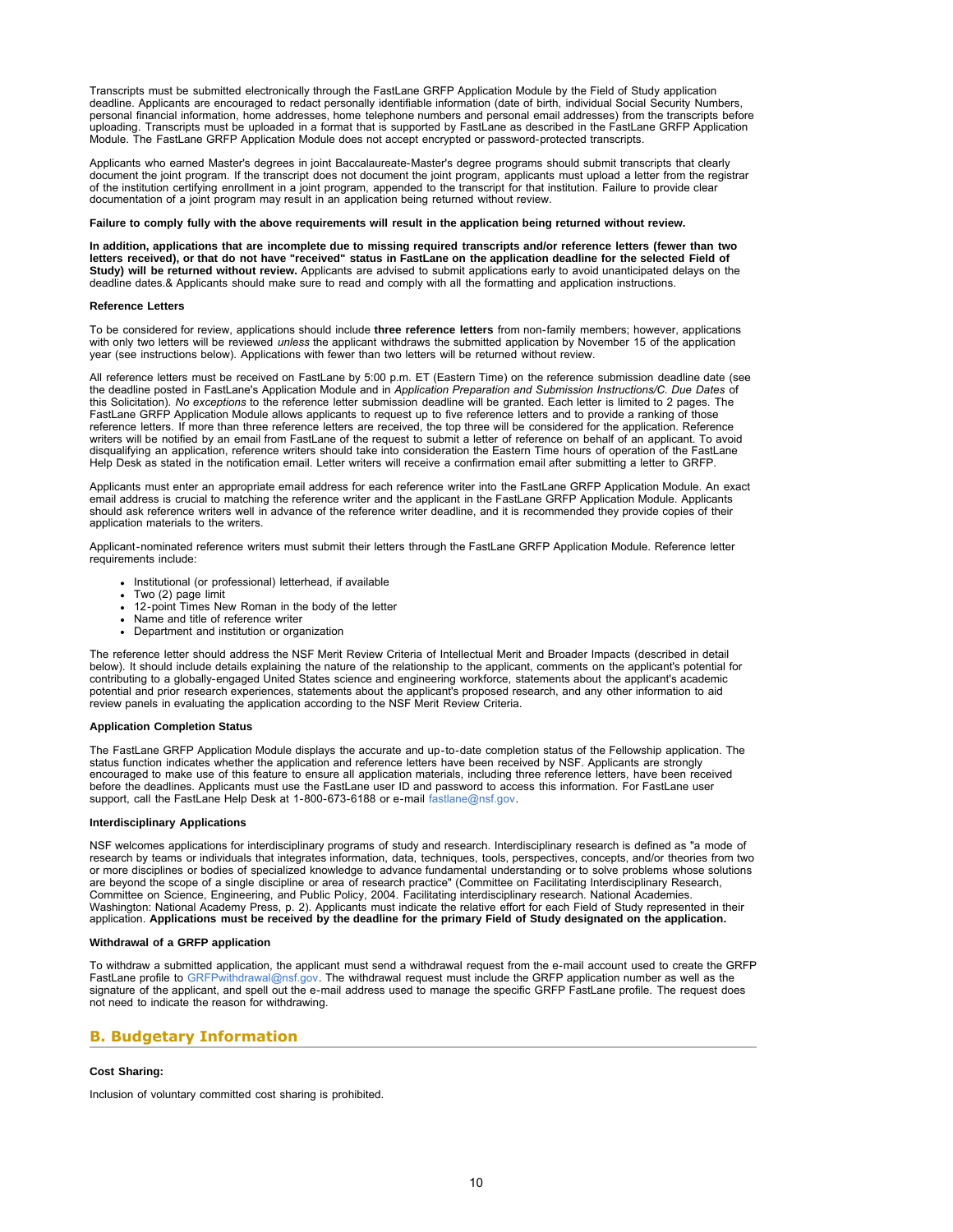### **Indirect Cost (F&A) Limitations:**

No indirect costs are allowed.

### **Other Budgetary Limitations:**

NSF awards \$46,000 each year to the GRFP institution to cover the Fellow stipend and cost-of-education allowance for each NSF Graduate Research Fellow "on tenure" at the institution.

The NSF Graduate Research Fellowship Program Fellowship stipend is \$34,000 for a 12-month tenure period, prorated in monthly increments of \$2,833. The institutional cost-of-education allowance is \$12,000 per tenure year per Fellow.

## <span id="page-10-0"></span>**C. Due Dates**

**Application Deadline(s)** (received by 5 p.m. local time of applicant's mailing address):

October 24, 2016

Life Sciences, Geosciences

October 25, 2016

Computer and information Science and Engineering, Engineering, Materials Research

### October 27, 2016

Psychology, Social Sciences, STEM Education and Learning

### October 28, 2016

Chemistry, Mathematical Sciences, Physics and Astronomy

### October 23, 2017

Life Sciences, Geosciences

### October 24, 2017

Computer and information Science and Engineering, Engineering, Materials Research

### October 26, 2017

Psychology, Social Sciences, STEM Education and Learning

## October 27, 2017

Chemistry, Mathematical Sciences, Physics and Astronomy

### October 22, 2018

Life Sciences, Geosciences

### October 23, 2018

Computer and information Science and Engineering, Engineering, Materials Research

## October 25, 2018

Psychology, Social Sciences, STEM Education and Learning

#### October 26, 2018

Chemistry, Mathematical Sciences, Physics and Astronomy

**Application Deadline(s)** (received by 5 p.m. local time of applicant's mailing address):

| Fields of Study                                                                      | 2016 Deadlines                                    | 2017 Deadlines                                     | 2018 Deadlines                                          |  |  |  |
|--------------------------------------------------------------------------------------|---------------------------------------------------|----------------------------------------------------|---------------------------------------------------------|--|--|--|
| Life Sciences, Geosciences                                                           | October 24 (Monday)                               | lOctober 23 (Monday)                               | October 22 (Monday)                                     |  |  |  |
| Computer and Information Science and Engineering,<br>Engineering, Materials Research | October 25 (Tuesday)                              | <b>October 24 (Tuesday)</b>                        | October 23 (Tuesday)                                    |  |  |  |
| Psychology, Social Sciences, STEM Education and<br><i><b>Learning</b></i>            | October 27 (Thursday)                             | <b>October 26 (Thursday)</b>                       | October 25 (Thursday)                                   |  |  |  |
| Chemistry, Mathematical Sciences, Physics and<br>  Astronomy                         | October 28 (Friday)                               | <b>October 27 (Friday)</b>                         | October 26 (Friday)                                     |  |  |  |
| llReference Letter Submission                                                        | <b>November 3</b><br>(Thursday), 5:00 p.m.<br>IΕT | <b>INovember 2</b><br>(Thursday), 5:00 p.m.<br>IET | INovember 1<br>$\parallel$ (Thursday), 5:00 p.m.<br>IET |  |  |  |

## <span id="page-10-1"></span>**D. Fastlane Requirements**

Applicants are required to prepare and submit all applications for this program solicitation through the FastLane system. Detailed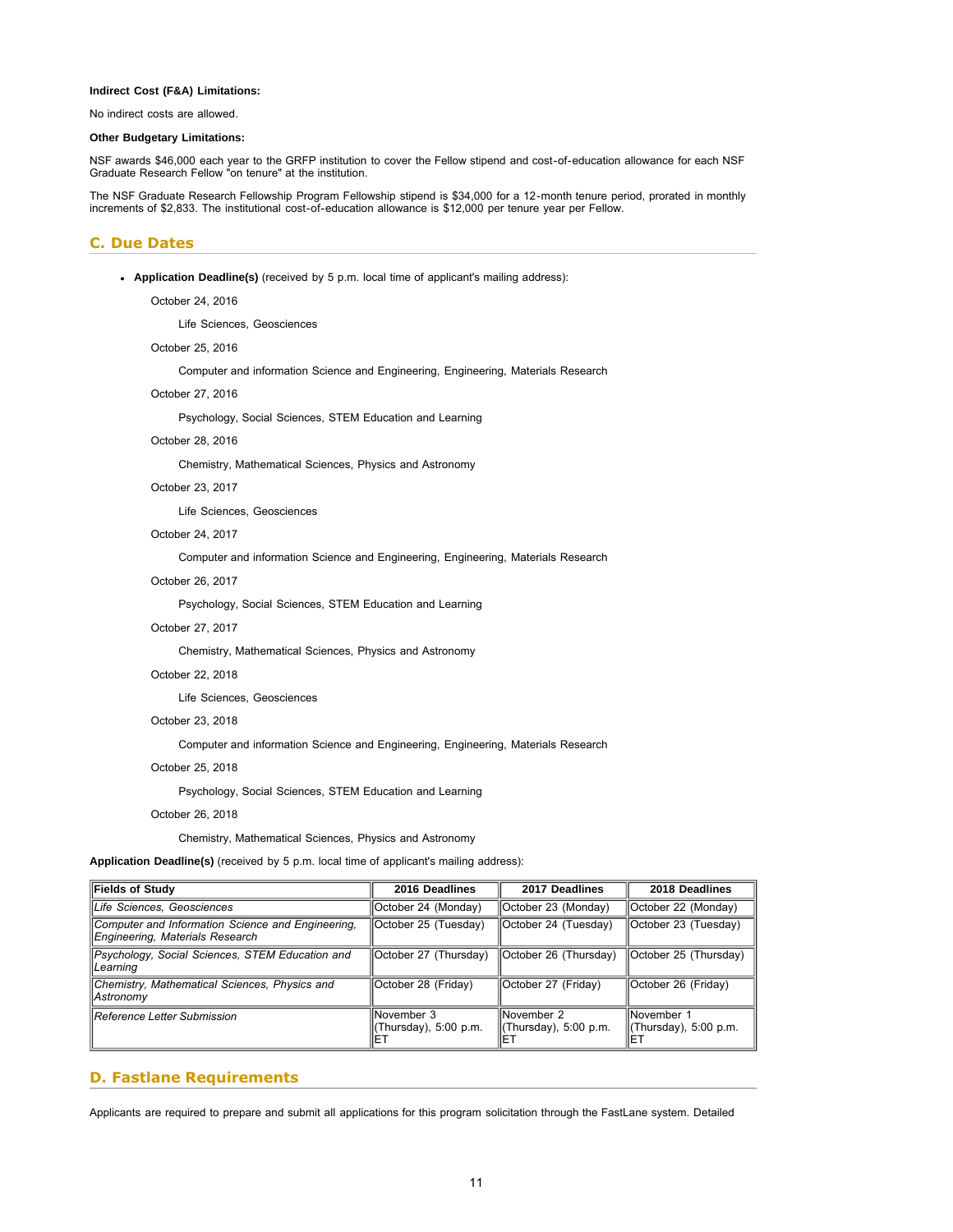instructions for application preparation and submission via FastLane are available at: [http://www.fastlane.nsf.gov/a1/newstan.htm.](http://www.fastlane.nsf.gov/a1/newstan.htm) For FastLane user support, call the FastLane Help Desk at 1-800-673-6188 or e-mail [fastlane@nsf.gov.](mailto:fastlane@nsf.gov) The FastLane Help Desk answers general technical questions related to the use of the FastLane system. Specific questions related to this program solicitation should be referred to the NSF program staff contact(s) listed in Section VIII of this solicitation.

## <span id="page-11-0"></span>**VI. APPLICATION REVIEW INFORMATION**

## <span id="page-11-1"></span>**A. Merit Review Principles and Criteria**

Applications will be reviewed online by virtual panels of disciplinary and interdisciplinary scientists and engineers and other<br>professional graduate education experts. These reviewers are selected by Program Officers char process. Care is taken to ensure that reviewers have no conflicts of interest with the applicants. Panels will review applications from **broad areas** of related disciplines. Applicants are reviewed in panels based on their selection of a primary Field of Study (see Fields of Study in Appendix). **Selection of a primary Field of Study determines the application deadline and the panel that will review the application.** Thus, applicants are advised to select the Field of Study in the FastLane GRFP Application module that is most closely aligned with the proposed graduate program of study and research plan. Applicants who select "other" must choose a primary Field of Study on the list for placement in a review panel.

Each application will be reviewed independently in accordance with the NSF Merit Review Criteria using all available information in the completed application. In considering applications, reviewers are instructed to address the two Merit Review Criteria as approved<br>by the National Science Board - Intellectual Merit and Broader Impacts (NSF Proposal and **Therefore, applicants must include separate statements on Intellectual Merit and Broader Impacts in their written statements in order to provide reviewers with the information necessary to evaluate the application with respect to both Criteria as detailed below. It is recommended that applicants include headings for Intellectual Merit and Broader Impacts in their statements.**

The following description of the Merit Review Criteria is provided in Chapter III of the [NSF Proposal and Award Policies and](https://www.nsf.gov/publications/pub_summ.jsp?ods_key=papp) [Procedures Guide](https://www.nsf.gov/publications/pub_summ.jsp?ods_key=papp) (PAPPG):

All NSF proposals are evaluated through use of the two National Science Board approved merit review criteria. In some instances, however, NSF will employ additional criteria as required to highlight the specific objectives of certain programs and activities.

The two merit review criteria are listed below. Both criteria are to be given full consideration during the review and decision-making processes; each criterion is necessary but neither, by itself, is sufficient. Therefore, proposers must fully address both criteria. (GPG Chapter II.C.2.d.i. contains additional information for use by proposers in development of the Project Description section of the proposal.) Reviewers are strongly encouraged to review the criteria, including GPG Chapter II.C.2.d.i., prior to the review of a proposal.

When evaluating NSF proposals, reviewers will be asked to consider what the proposers want to do, why they want to do it, how they plan to do it, how they will know if they succeed, and what benefits could accrue if the project is successful. These issues apply both to the technical aspects of the proposal and the way in which the<br>project may make broader contributions. To that end, reviewers will be asked to evaluate all proposals agains criteria:

- Intellectual Merit: The Intellectual Merit criterion encompasses the potential to advance knowledge; and Broader Impacts: The Broader Impacts criterion encompasses the potential to benefit society and contribute to the
	- achievement of specific, desired societal outcomes.

The following elements should be considered in the review for both criteria:

1. What is the potential for the proposed activity to:

- a. Advance knowledge and understanding within its own field or across different fields (Intellectual Merit); and
- b. Benefit society or advance desired societal outcomes (Broader Impacts)?
- 2. To what extent do the proposed activities suggest and explore creative, original, or potentially transformative concepts?
- 3. Is the plan for carrying out the proposed activities well-reasoned, well-organized, and based on a sound rationale? Does the plan incorporate a mechanism to assess success?
- 4. How well qualified is the individual, team, or organization to conduct the proposed activities?
- 5. Are there adequate resources available to the PI (either at the home organization or through collaborations) to carry out the proposed activities?

Additionally, Chapter II of the [NSF Proposal and Award Policies and Procedures Guide](https://www.nsf.gov/publications/pub_summ.jsp?ods_key=papp) states:

Broader impacts may be accomplished through the research itself, through the activities that are directly related to specific research projects, or through activities that are supported by, but are complementary to, the project. NSF values the advancement of scientific knowledge and activities that contribute to achievement of societally relevant outcomes. Such outcomes include, but are not limited to: full participation of women, persons with disabilities, and underrepresented minorities in science, technology, engineering, and mathematics (STEM); improved STEM education and educator development at any level; increased public scientific literacy and public engagement with science and technology; improved well-being of individuals in society; development of a diverse, globally competitive STEM workforce; increased partnerships between academia, industry, and others; improved national security; increased economic competitiveness of the US; and enhanced infrastructure for research and education.

#### **Applying NSF's Merit Review Criteria to GRFP**

Reviewers evaluating applications submitted to the Graduate Research Fellowship Program may consider the following with respect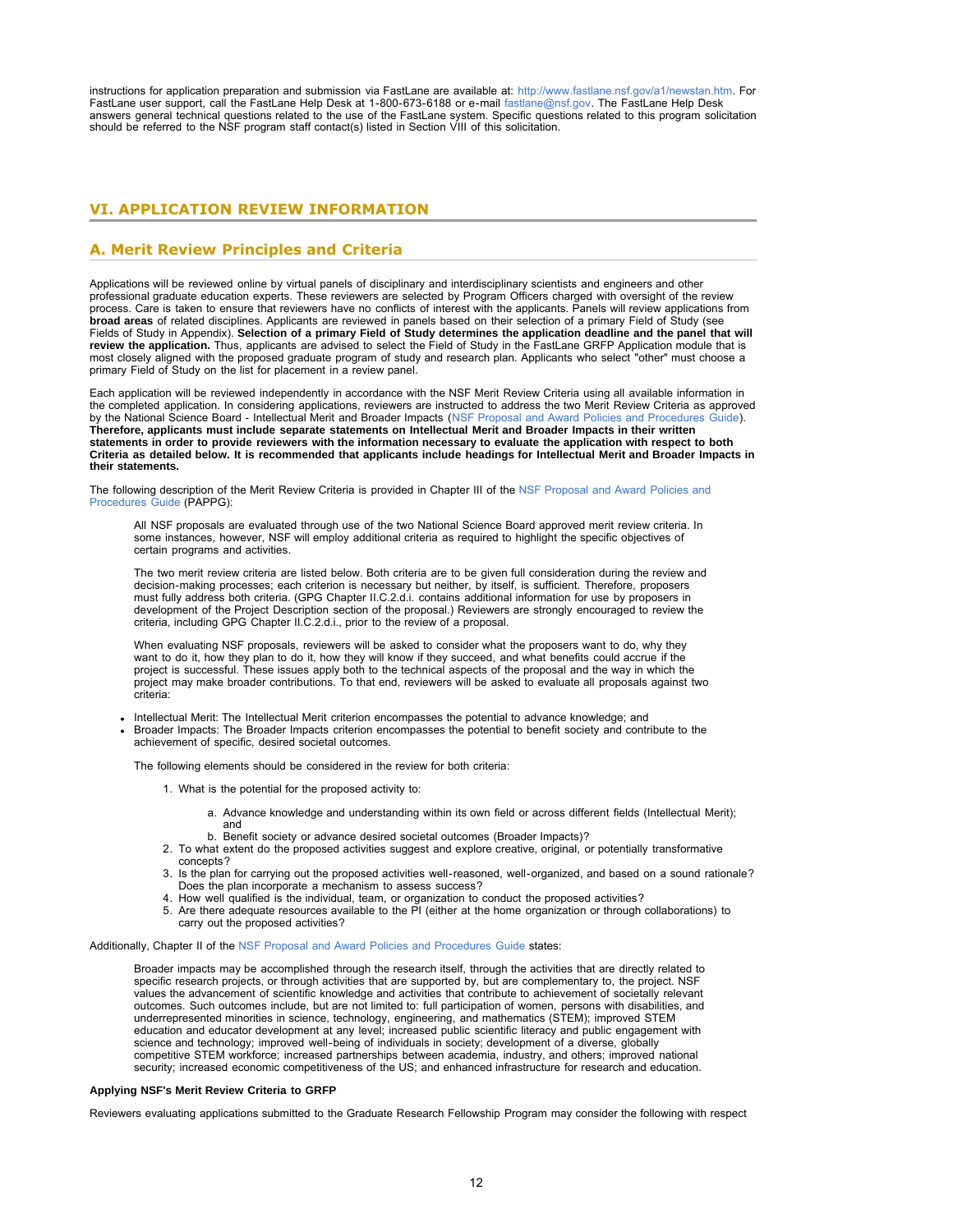to the **Intellectual Merit Criterion**: the potential of the applicant to advance knowledge based on a holistic analysis of the complete application, including the Personal, Relevant Background, and Future Goals Statement, Graduate Research Plan Statement, strength of the academic record, description of previous research experience or publication/presentations, and references. Holistic review is a flexible, individualized way of assessing an applicant's interests and competencies by which balanced consideration is given to experiences, attributes, and academic achievements and, when considered in combination, how the applicant has **demonstrated potential** for significant research achievements in STEM and STEM education. Reviewers may consider the following with respect to the **Broader Impacts Criterion**: the potential of the applicant to benefit society and contribute to the achievement of specific, desired societal outcomes based on a holistic analysis of the complete application, including by personal experiences, professional experiences, educational experiences and future plans.

## <span id="page-12-0"></span>**B. Application Review and Selection Process**

Applications submitted in response to this program solicitation will be reviewed online by Panel Review.

The application evaluation involves the review, rating, and ranking of applications by disciplinary and interdisciplinary scientists and engineers, and other professional graduate education experts.

The primary responsibility of each panel is to evaluate the merit of eligible GRFP applications by applying the National Science Board-approved Merit Review Criteria of Intellectual Merit and Broader Impacts, and to subsequently recommend applicants for NSF Graduate Research Fellowships. Reviewers are instructed to review the applications holistically in the context of applying NSF's Merit Review Criteria and the GRFP emphasis on demonstrated potential for significant research achievements in STEM or in STEM education. NSF determines the successful applicants from these recommendations, with Fellowships and Honorable Mention offered based on the GRFP portfolio within the context of NSF's mission. After NSF Fellowship offers are made, applicants are able to view verbatim reviewer comments, excluding the names of the reviewers, for a limited period of time through the NSF GRFP FastLane website.

## <span id="page-12-1"></span>**VII. AWARD ADMINISTRATION INFORMATION**

## <span id="page-12-2"></span>**A. Notification of the Award**

NSF Graduate Research Fellowship Program applicants will be notified of the outcomes of their applications by early April of the competition year. The NSF publishes lists of Fellowship and Honorable Mention recipients on the GRFP website at <http://www.fastlane.nsf.gov/grfp/>in early April.

## <span id="page-12-3"></span>**B. Award Conditions**

An NSF Graduate Research Fellowship award consists of the award notification letter that includes the applicable terms and conditions and Fellowship management instructions. All Fellowships are made subject to the provisions (and any subsequent amendments) contained in the document NSF 16-104: Administrative Guide for Fellows and GRFP Coordinating

The applicant must accept or decline the Fellowship by May 1 of the competition year by logging into the Graduate Research Fellowship Program link at:<http://www.fastlane.nsf.gov/grfp> with the applicant User ID and password. **Failure to comply with the**<br>deadline and acceptance of Fellowship Terms and Conditions by the deadline will result in r **offer and render applicants ineligible to re-apply.**

NSF will award GRFP Fellowship Grants to the Institution providing funds for NSF Fellows who have "on tenure" status. The Institution will accept such grants, including any amendments to them and administer them in accordance with the terms of the Agreement and provisions (and any subsequent amendments) contained in the document [NSF 16-104: Administrative Guide for](https://www.nsf.gov/publications/pub_summ.jsp?ods_key=nsf13085) [Fellows and GRFP Coordinating Officials.](https://www.nsf.gov/publications/pub_summ.jsp?ods_key=nsf13085)

#### **Terms and Conditions**

Awardees must formally accept and agree to the terms and conditions of the Fellowship award. Acceptance of the Fellowship constitutes a commitment to pursue a graduate degree in an eligible science or engineering field. Acceptance of a Fellowship award is an explicit acceptance of this commitment and assurance that the Fellow will be duly enrolled in a graduate degree program consistent with the field of study indicated in their application by the beginning of the following academic year. Major changes in scope later in the graduate career require NSF approval. [NSF 16-104: Administrative Guide for Fellows and GRFP Coordinating](https://www.nsf.gov/publications/pub_summ.jsp?ods_key=nsf16104) [Officials](https://www.nsf.gov/publications/pub_summ.jsp?ods_key=nsf16104) includes the terms and conditions that apply to the Fellowship and subsequent institutional award, in addition to the eligibility requirements (U.S. citizenship, degree requirements and field of study) and Certifications in the application. Each institution, in<br>accepting the funds, also certifies that the Fellows are eligible to receive the Fellowshi are expected to make satisfactory academic progress towards completion of their graduate degrees, as defined and certified by the<br>Fellow's GRFP institution. In cases where Fellows have misrepresented their eligibility, or Terms and Conditions, the Fellowship will be revoked, and the case may be referred to the Office of the Inspector General for<br>investigation. This action may result in requiring the Fellow to repay Fellowship funds to the N

#### **An individual may not accept the Graduate Research Fellowship if the individual accepts or is supported by another federal graduate fellowship.**

#### **Responsible Conduct of Research**

It is the responsibility of the Fellow, in conjunction with the GRFP institution, to ensure that all academic and research activities carried out in or outside the US comply with the laws or regulations of the US and/or of the foreign country in which the academic and/or research activities are conducted. These include appropriate human subject, animal welfare, copyright and intellectual property protection, and other regulations or laws, as appropriate. All academic and research activities should be coordinated with the appropriate US and foreign government authorities, and necessary licenses, permits, or approvals must be obtained prior to undertaking the proposed activities.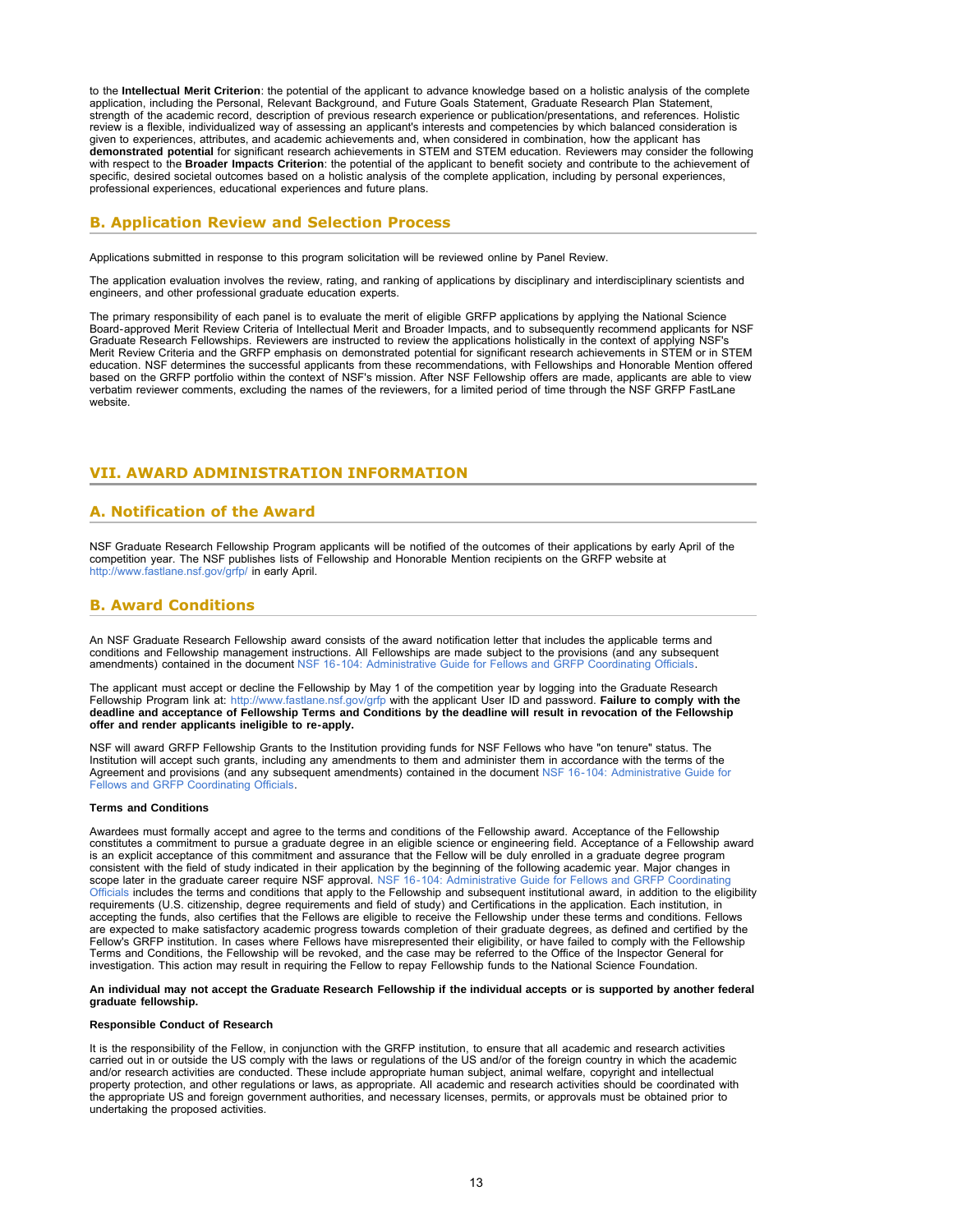In response to the America Competes Act, all Fellows supported by NSF to conduct research are required to receive appropriate training and oversight in the Responsible and Ethical Conduct of Research.

### **Research Involving Human Subjects**

Projects involving research with human subjects must ensure that subjects are protected from research risks in conformance with the relevant Federal policy known as the Common Rule (Federal Policy for the Protection of Human Subjects, 45 CFR 690). All projects involving human subjects must either (1) have approval from the organization's Institutional Review Board (IRB) or (2) must affirm that the IRB or an appropriate knowledgeable authority previously designated by the organization (not the Fellow) has declared the research exempt from IRB review, in accordance with the applicable subsection, as established in section 101(b) of the Common Rule. Fellows are required to comply with this policy and adhere to the organization's protocol for managing research involving human subjects.

#### **Research Involving Vertebrate Animals**

Any project proposing use of vertebrate animals for research or education shall comply with the Animal Welfare Act [7 U.S.C. 2131 et seq.] and the regulations promulgated thereunder by the Secretary of Agriculture [9 CFR 1.1-4.11] pertaining to the humane care, handling, and treatment of vertebrate animals held or used for research, teaching or other activities supported by Federal awards. In accordance with these requirements, proposed projects involving use of any vertebrate animal for research or education must be<br>approved by the submitting organization's Institutional Animal Care and Use Committee (IACUC). by NSF, the organization must have a current Public Health Service (PHS) Approved Assurance.

Projects involving the care or use of vertebrate animals at a foreign organization or foreign field site also require approval of research protocols by the US grantee's IACUC. If the project is to be funded through an award to a foreign organization or through an individual Fellowship award that will support activities at a foreign organization, NSF will require a statement of compliance that the activities will be conducted in accordance with all applicable laws in the foreign country and that the International Guiding Principles for Biomedical Research Involving Animals (see [http://www.cioms.ch\)](https://www.nsf.gov/cgi-bin/goodbye?http://www.cioms.ch) will be followed.

#### **Legal Rights to Intellectual Property**

The National Science Foundation claims no rights to any inventions or writings that might result from its fellowship or traineeship grants. However, fellows and trainees should be aware that the NSF, another Federal agency, or some private party may acquire such rights through other support for particular research. Also, fellows and trainees should note their obligation to include an Acknowledgment and Disclaimer in any publication.

## <span id="page-13-0"></span>**C. Reporting Requirements**

## **Acknowledgment of Support and Disclaimer**

All publications, presentations, and creative works based on activities conducted during the Fellowship must acknowledge NSF GRFP Support and provide a disclaimer by including the following statement in the Acknowledgements or other appropriate section:

"This material is based upon work supported by the National Science Foundation Graduate Research Fellowship Program under Grant No. (NSF grant number). Any opinions, findings, and conclusions or recommendations expressed in this material are those of the author(s) and do not necessarily reflect the views of the National Science Foundation."

### **Annual Activities Report and Annual Fellowship Status Declaration**

Fellows are required to submit an Annual Activities Report and to complete Fellowship Status Declaration by May 1 each year, using NSF's FastLane GRFP electronic fellowship management and reporting system. The system permits electronic submission and updating of activity reports, including information on research accomplishments and activities related to broader impacts, presentations, publications, teaching and research assistantships, awards and recognitions, and other scholarly and service accomplishments. These reports are reviewed and satisfactory progress verified by the faculty advisor or designated graduate program administrator prior to submission to NSF.

Fellows must declare their intent to utilize the Fellowship for the following year using the NSF GRFP FastLane Fellowship management and reporting system. **Failure to declare Fellowship status by the established deadline violates the terms and conditions for NSF Fellowship awards, and results in termination of the Fellowship.**

#### **Program Evaluation**

The Division of Graduate Education (DGE) conducts evaluations to provide evidence on the impact of the GRFP on individuals' educational decisions, career preparations, aspirations and progress, as well as professional productivity; and provide an<br>understanding of the program policies in achieving the program goals. Additionally, it is highly de of tracking Fellows beyond graduation to gauge the extent to which they choose a career path consistent with the intent of the<br>program and to assess the impact the NSF Graduate Research Fellowship has had on their graduate Accordingly, Fellows and Honorable Mention recipients may be contacted for updates on various aspects of their employment history, professional activities and accomplishments, participation in international research collaborations, and other information<br>helpful in evaluating the impact of the program. Fellows and their institutions agree to c NSF's Education and Human Resources Directorate: [https://www.nsf.gov/ehr/Evaluation\\_Resources.jsp](https://www.nsf.gov/ehr/Evaluation_Resources.jsp).

GRFP institutions are required to submit the GRFP Completion Report annually. The Completion Report allows GRFP institutions to certify the current status of all GRFP Fellows at the institution. The current status will identify a Fellow as: In Progress, Graduated, Transferred, or Withdrawn. For Fellows who have graduated, the graduation date is a required reporting element.

## <span id="page-13-1"></span>**VIII. AGENCY CONTACTS**

Please note that the program contact information is current at the time of publishing. See program website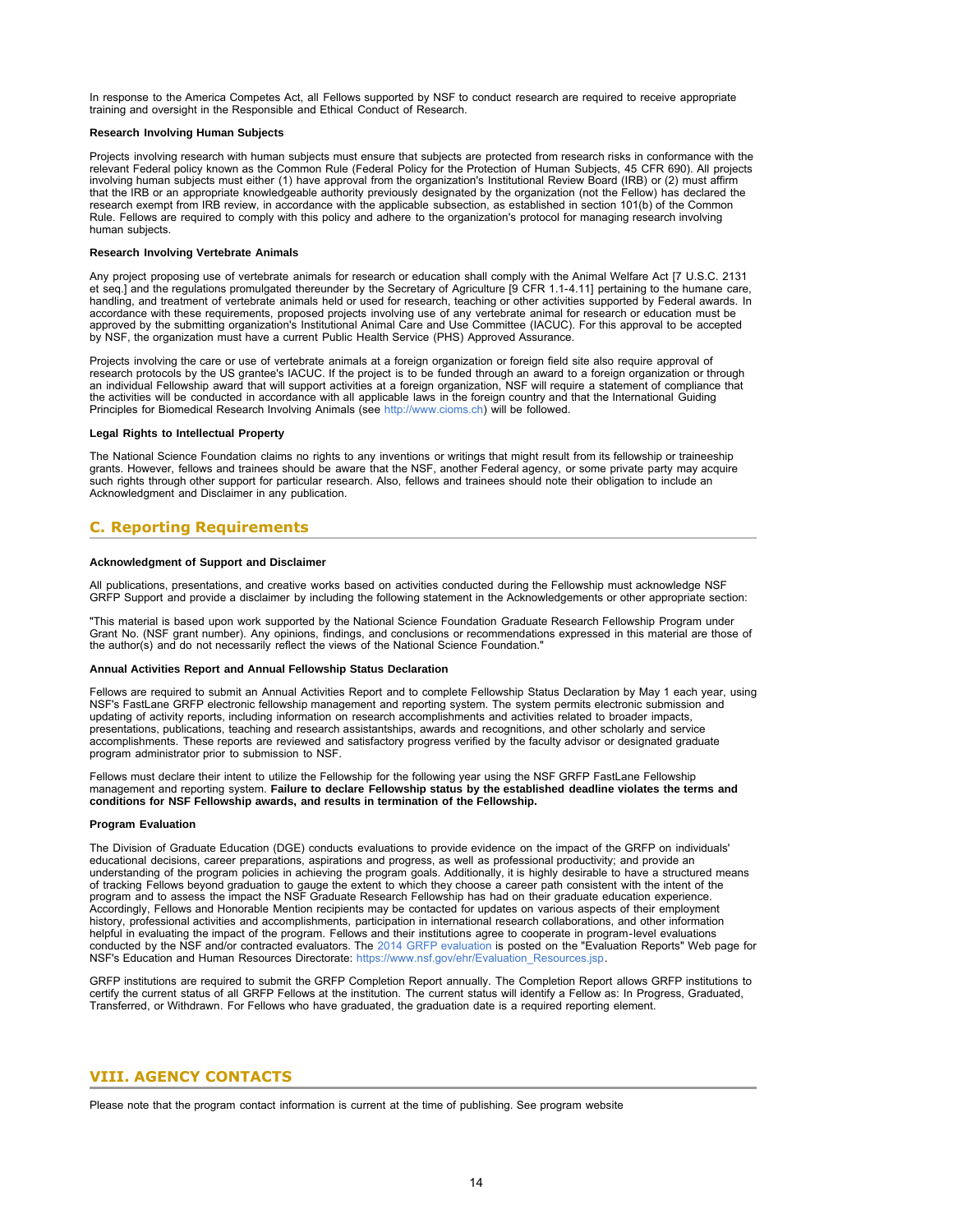([https://www.nsf.gov/funding/pgm\\_summ.jsp?pims\\_id=6201](https://www.nsf.gov/funding/pgm_summ.jsp?pims_id=6201)) for any updates to the points of contact.

General inquiries regarding this program should be made to:

- Joerg Schlatterer, telephone: (866) 673-4737, email: [info@nsfgrfp.org](mailto:info@nsfgrfp.org)
- 
- 
- 
- Susan Brennan, telephone: (866) 673-4737, email: [info@nsfgrfp.org](mailto:info@nsfgrfp.org)<br>Erick Jones, telephone: (866) 673-4737, email: info@nsfgrfp.org<br>Gisele Muller-Parker, telephone: (866) 673-4737, email: info@nsfgrfp.org<br>Applications, conta

For questions related to the use of FastLane, contact:

• FastLane Help Desk, telephone: 1-800-673-6188; e-mail: [fastlane@nsf.gov.](mailto:fastlane@nsf.gov)

The Graduate Research Fellowship Operations Center is responsible for processing applications and responding to requests for information. General inquiries regarding the Graduate Research Fellowship Program should be made to:

Graduate Research Fellowship Operations Center, telephone: 866-NSF-GRFP, 866-673-4737 (toll-free from the US and Canada) or 202-331-3542 (international). email: [info@nsfgrfp.org.](mailto:info@nsfgrfp.org)

## <span id="page-14-0"></span>**IX. OTHER INFORMATION**

The NSF website provides the most comprehensive source of information on NSF Directorates (including contact information), programs and funding opportunities. Use of this website by potential proposers is strongly encouraged. In addition, "NSF Update" is an information-delivery system designed to keep potential proposers and other interested parties apprised of new NSF funding opportunities and publications, important changes in proposal and award policies and procedures, and upcoming NSF [Grants](https://www.nsf.gov/bfa/dias/policy/outreach.jsp) [Conferences.](https://www.nsf.gov/bfa/dias/policy/outreach.jsp) Subscribers are informed through e-mail or the user's Web browser each time new publications are issued that match their identified interests. "NSF Update" also is available on [NSF's website.](https://www.nsf.gov/cgi-bin/goodbye?https://public.govdelivery.com/accounts/USNSF/subscriber/new?topic_id=USNSF_179)

Grants.gov provides an additional electronic capability to search for Federal government-wide grant opportunities. NSF funding opportunities may be accessed via this mechanism. Further information on Grants.gov may be obtained at [http://www.grants.gov](http://www.grants.gov/).

Students are encouraged to gain professional experience in other countries through their university graduate programs, and to participate in international research opportunities offered by NSF at:<br>[https://www.nsf.gov/od/oise/stud-early-career.jsp.](https://www.nsf.gov/od/oise/stud-early-career.jsp) Other funding opportunities for students are available at [http://www.nsfgrfp.org.](https://www.nsf.gov/cgi-bin/goodbye?http://www.nsfgrfp.org)

## **ABOUT THE NATIONAL SCIENCE FOUNDATION**

The National Science Foundation (NSF) is an independent Federal agency created by the National Science Foundation Act of 1950, as amended (42 USC 1861-75). The Act states the purpose of the NSF is "to promote the progress of science; [and] to advance the national health, prosperity, and welfare by supporting research and education in all fields of science and engineering

NSF funds research and education in most fields of science and engineering. It does this through grants and cooperative agreements to more than 2,000 colleges, universities, K-12 school systems, businesses, informal science organizations and other research organizations throughout the US. The Foundation accounts for about one-fourth of Federal support to academic institutions for basic research.

NSF receives approximately 55,000 proposals each year for research, education and training projects, of which approximately<br>11,000 are funded. In addition, the Foundation receives several thousand applications for graduate agency operates no laboratories itself but does support National Research Centers, user facilities, certain oceanographic vessels and Arctic and Antarctic research stations. The Foundation also supports cooperative research between universities and industry, US participation in international scientific and engineering efforts, and educational activities at every academic level.

*Facilitation Awards for Scientists and Engineers with Disabilities* provide funding for special assistance or equipment to enable persons with disabilities to work on NSF-supported projects. See Grant Proposal Guide Chapter II, Section D.2 for instructions regarding preparation of these types of proposals.

The National Science Foundation has Telephonic Device for the Deaf (TDD) and Federal Information Relay Service (FIRS) capabilities that enable individuals with hearing impairments to communicate with the Foundation about NSF programs, employment or general information. TDD may be accessed at (703) 292-5090 and (800) 281-8749, FIRS at (800) 877-8339.

The National Science Foundation Information Center may be reached at (703) 292-5111.

The National Science Foundation promotes and advances scientific progress in the United States by competitively awarding grants and cooperative agreements for research and education in the sciences, mathematics, and engineering.

To get the latest information about program deadlines, to download copies of NSF publications, and to access abstracts of awards, visit the NSF Website at [https://www.nsf.gov](https://www.nsf.gov/)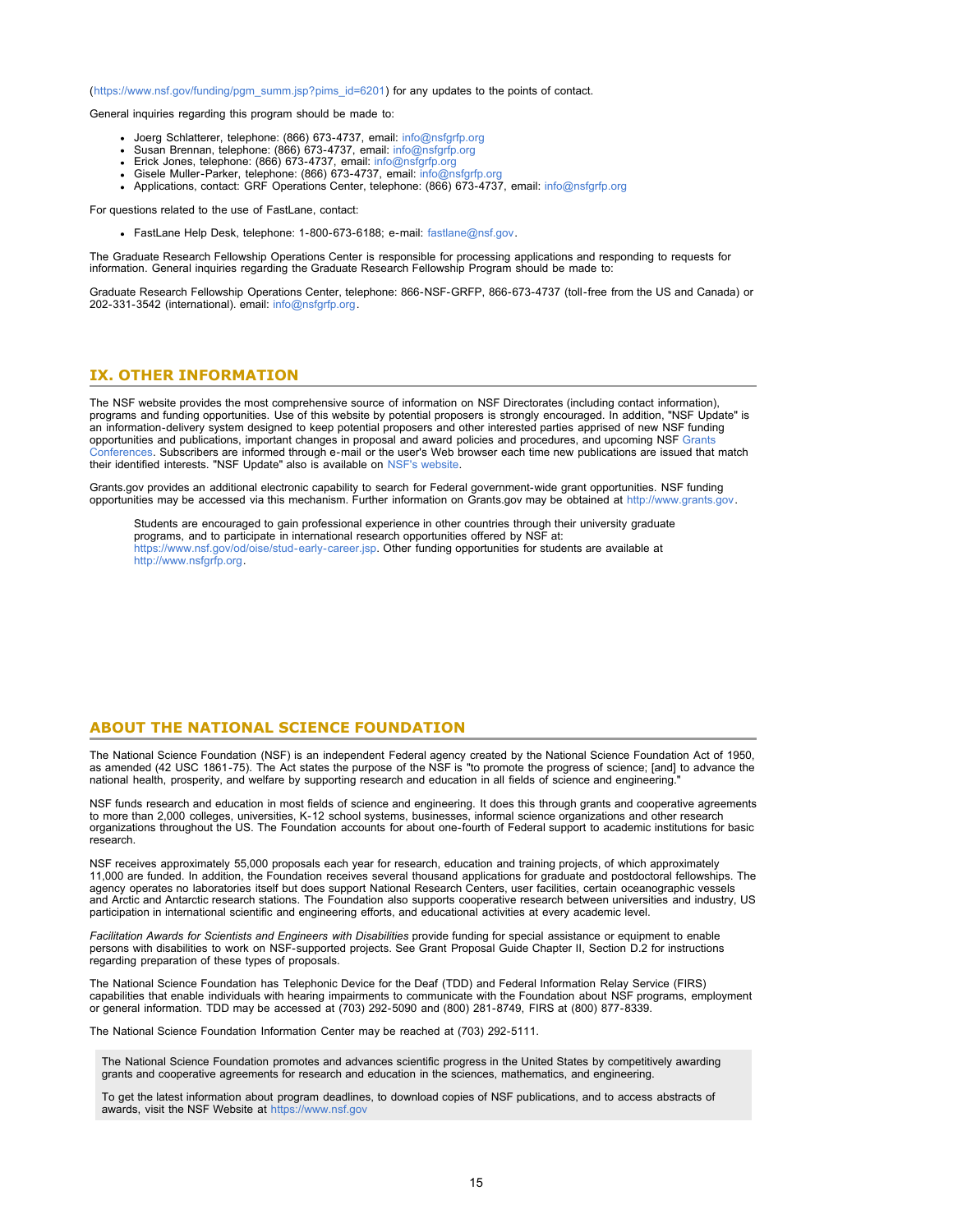| • Location:                                            | 4201 Wilson Blvd. Arlington, VA 22230 |
|--------------------------------------------------------|---------------------------------------|
| • For General Information<br>(NSF Information Center): | (703) 292-5111                        |
| • TDD (for the hearing-impaired):                      | (703) 292-5090                        |
| • To Order Publications or Forms:                      |                                       |
| Send an e-mail to:                                     | nsfpubs@nsf.gov                       |
| or telephone:                                          | (703) 292-7827                        |
| • To Locate NSF Employees:                             | (703) 292-5111                        |
|                                                        |                                       |

## **PRIVACY ACT AND PUBLIC BURDEN STATEMENTS**

The information requested on the application materials is solicited under the authority of the National Science Foundation Act of 1950, as amended. It will be used in connection with the selection of qualified applicants and may be disclosed to qualified reviewers as part of the review process; to the institution the nominee, applicant or fellow is attending or is planning to attend or is employed by for the purpose of facilitating review or award decisions, or administering fellowships or awards; to government contractors, experts, volunteers and other individuals who perform a service to or work under a contract, grant, cooperative agreement, advisory committee, committee of visitors, or other arrangement with the Federal government as necessary to complete assigned work; to other government agencies needing data regarding applicants or nominees as part of the review process, or in order to coordinate programs; and to another Federal agency, court or party in a court or Federal administrative proceeding if the government is a party. Information from this system may be merged with other computer files to carry out statistical studies the results of which do not identify individuals. Notice of the agency's decision may be given to nominators, and disclosure may be made of awardees' names, home institutions, and fields of study for public information purposes. For fellows or awardees receiving stipends directly from the government, information is transmitted to the Department of the Treasury to make payments. See System<br>of Records, NSF-12, "Fellowships and Other Awards," 63 Federal Register 265 (January 5, 1998) voluntary; however, failure to provide full and complete information may reduce the possibility of your receiving an award.

An agency may not conduct or sponsor, and a person is not required to respond to, an information collection unless it displays a valid Office of Management and Budget (OMB) control number. The OMB control number for this collection is 3145-0023. Public reporting burden for this collection of information is estimated to average 12 hours per response, including the time for reviewing instructions. Send comments regarding this burden estimate and any other aspect of this collection of information, including suggestions for reducing this burden, to:

Suzanne H. Plimpton Reports Clearance Officer Office of the General Counsel National Science Foundation Arlington, VA 22230

## <span id="page-15-0"></span>**X. APPENDIX**

### **NATIONAL SCIENCE FOUNDATION GRADUATE RESEARCH FELLOWSHIPS**

## **Fields of Study**

Note: Applications are reviewed in panels based on the selection of a primary Field of Study. Selection of a primary Field of Study<br>determines the application deadline, the panel that will review the application, and the d Applicants may select "other" if their Field of Study is not represented in the list under each Primary Field of Study. The "other" field of study category should be selected by applicants only if the proposed field of study is not covered by one of the following fields, and should not be used to designate a field of study that is more specific than the fields listed.

#### **CHEMISTRY**

Chemical Catalysis Chemical Measurement and Imaging Chemical Structure, Dynamics, and Mechanism Chemical Synthesis Chemical Theory, Models and Computational Methods Chemistry of Life Processes Environmental Chemical Systems Macromolecular, Supramolecular, and Nanochemistry Sustainable Chemistry Chemistry, other (specify)

#### **COMPUTER AND INFORMATION SCIENCES & ENGINEERING**

Algorithms and Theoretical Foundations Bioinformatics and other Informatics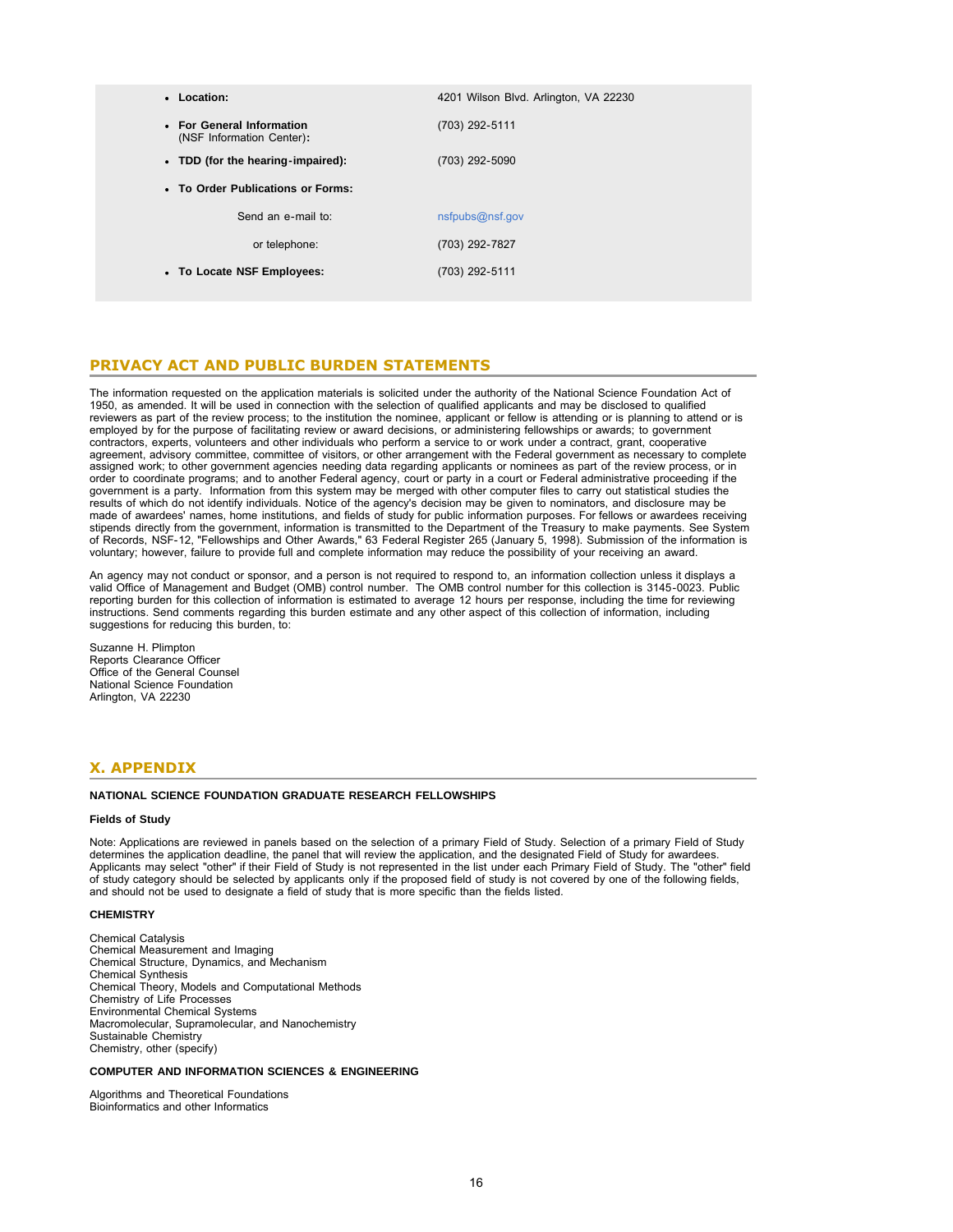Communication and Information Theory Computational Science and Engineering Computer Architecture Computer Networks Computer Security and Privacy Computer Systems and Embedded Systems Data Mining and Information Retrieval Databases Formal Methods, Verification, and Programming Languages Graphics and Visualization Human Computer Interaction Machine Learning Natural Language Processing Robotics and Computer Vision Software Engineering CISE, other (specify)

#### **ENGINEERING**

Aeronautical and Aerospace Engineering Bioengineering Biomedical Engineering Chemical Engineering Civil Engineering Computer Engineering Electrical and Electronic Engineering Energy Engineering Environmental Engineering Industrial Engineering & Operations Research Materials Engineering Mechanical Engineering Nuclear Engineering Ocean Engineering Optical Engineering Polymer Engineering Systems Engineering Engineering, other (specify)

## **GEOSCIENCES**

Aeronomy Atmospheric Chemistry **Biogeochemistry** Biological Oceanography Chemical Oceanography Climate and Large-Scale Atmospheric Dynamics Geobiology **Geochemistry Geodynamics** Geomorphology **Geophysics** Glaciology Hydrology Magnetospheric Physics Marine Biology Marine Geology and Geophysics Paleoclimate Paleontology and Paleobiology Petrology Physical and Dynamic Meteorology Physical Oceanography Sedimentary Geology Solar Physics **Tectonics** Geosciences, other (specify)

## **LIFE SCIENCES**

Biochemistry Bioinformatics and Computational Biology **Biophysics** Cell Biology Developmental Biology Ecology Environmental Biology Evolutionary Biology **Genetics** Genomics Microbial Biology Neurosciences Organismal Biology Physiology **Proteomics** Structural Biology Systematics and Biodiversity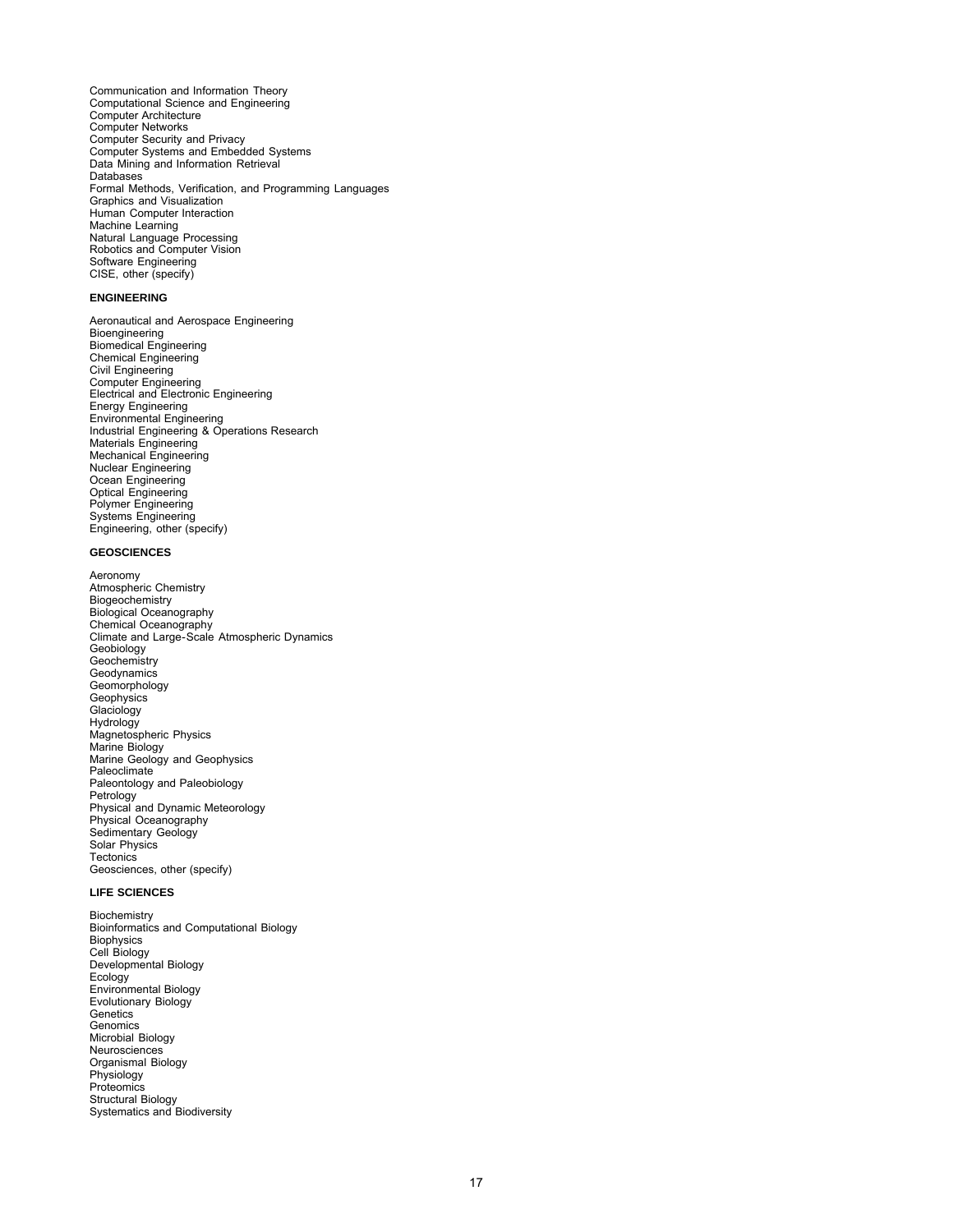Systems and Molecular Biology Life Sciences, other (specify)

## **MATERIALS RESEARCH**

**Biomaterials Ceramics** Chemistry of Materials Electronic Materials Materials Theory Metallic Materials Photonic Materials Physics of Materials Polymers Materials Research, other (specify)

## **MATHEMATICAL SCIENCES**

Algebra, Number Theory, and Combinatorics Analysis Applied Mathematics **Biostatistics** Computational and Data-enabled Science Computational Mathematics Computational Statistics Geometric Analysis Logic or Foundations of Mathematics Mathematical Biology Probability **Statistics** Topology Mathematics, other (specify)

## **PHYSICS & ASTRONOMY**

Astronomy and Astrophysics Atomic, Molecular and Optical Physics Condensed Matter Physics Nuclear Physics Particle Physics Physics of Living Systems Plasma Physics Solid State Theoretical Physics Physics, other (specify)

## **PSYCHOLOGY**

Cognitive Neuroscience Cognitive Psychology Comparative Psychology Computational Psychology Developmental Psychology Industrial/Organizational Neuropsychology Perception and Psychophysics Personality and Individual Differences Physiological Psychology Psycholinguistics Social/Affective Neuroscience Quantitative Psychology Social Psychology Psychology, other (specify)

## **SOCIAL SCIENCES**

Archaeology Biological Anthropology Communications Cultural Anthropology Decision Making and Risk Analysis Economics Geography History and Philosophy of Science International Relations Law and Social Science Linguistic Anthropology Linguistics Medical Anthropology Political Science Public Policy Science Policy Sociology Urban and Regional Planning Social Sciences, other (specify)